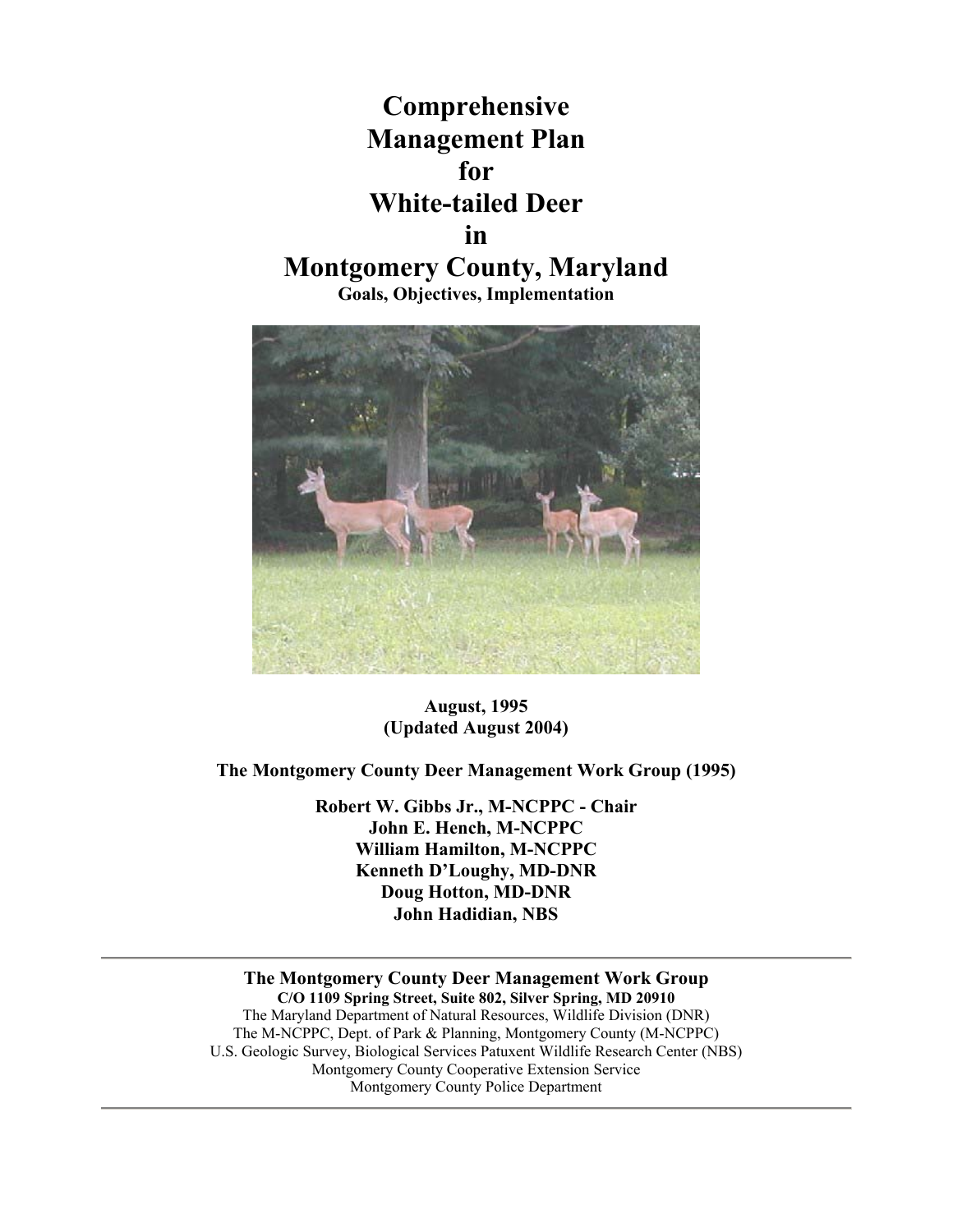# **Table of Contents**

| Procedure for recommending Direct Reduction Management in Parkland  18                                                          |  |
|---------------------------------------------------------------------------------------------------------------------------------|--|
|                                                                                                                                 |  |
|                                                                                                                                 |  |
|                                                                                                                                 |  |
|                                                                                                                                 |  |
|                                                                                                                                 |  |
|                                                                                                                                 |  |
|                                                                                                                                 |  |
|                                                                                                                                 |  |
|                                                                                                                                 |  |
|                                                                                                                                 |  |
| Appendices<br>Summary of Comments and Nominal Group Technique data<br>from Public Information Meetings on the Implementation of |  |
|                                                                                                                                 |  |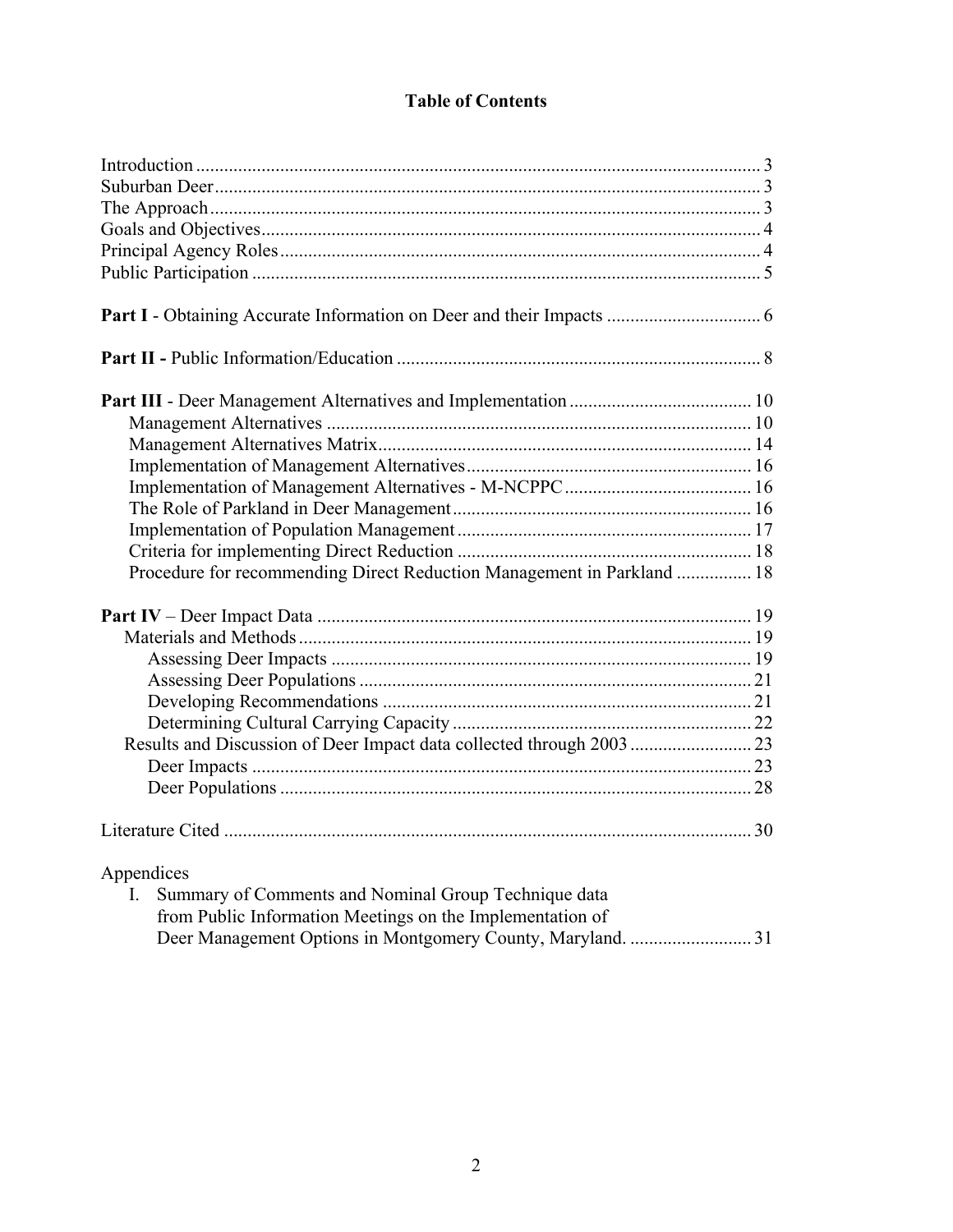#### **Introduction**

In April 1993, in response to concerns of county residents and interest groups about the number and activities of white tailed deer (Odocoileus virginianus), the Montgomery County Council, by resolution created the White-tailed Deer Task Force (hereafter, Task Force). The Council charged the Task Force to examine information relative to conflicts between deer and people in Montgomery County, and make recommendations on how to respond to these.

The Task Force published its findings and recommendations in April 1994, in the Report of the Task Force to Study White-tailed Deer Management (Appendix I, hereafter referred to as the Task Force Report). The report listed deer-related problems that warranted attention, including damage to agricultural crops, deer-vehicle collisions, depredation to gardens and ornamental shrubbery, impacts to parks and other natural areas and public concern over issues such as Lyme disease.

#### **Suburban Deer**

The deer is an important and valued part of Montgomery County's natural heritage. However, deer are an opportunistic species that can, in the absence of checks and balances, become abundant enough to conflict with human interests.

Expanding development, in once rural areas like Montgomery County, has created a patchwork of natural areas and landscaped suburban yards that is ideal deer habitat. With urbanization have come restrictions on hunting and just as importantly, a change in attitudes towards wildlife. There has been a general movement from consumptive recreation (hunting) to non-consumptive recreation (wildlife watching). With no remaining natural predators and restrictions on hunting, deer populations have increased dramatically in the past decade resulting in increased deer-human conflicts.

# **The Approach**

The type and extent of deer-human conflicts varies considerably throughout Montgomery County and no single management approach can be prescribed. Therefore, we have chosen to take a comprehensive approach as outlined in the Task Force Report. The plan developed herein is by design open-ended and adaptable. It is in effect being implemented as it is being written and like materials in a loose-leaf binder, it will allow for portions to be removed when they are no longer needed and for new approaches to be added as needs change or as new management tools become available.

The problems associated with deer in suburban and urban areas are a relatively new phenomenon. The approach being taken here is likewise somewhat new and unique. It requires the development of a system for dealing with deer on a county level that involves cooperation between a number of County, State and Federal agencies. As problems are identified or anticipated, it will be essential for the key participants who should be involved in remediation or prevention to work together to assemble information, in some cases to act, and in all cases to learn from each experience how better to address conflict situations. The

initial approach will be to focus on specific issues, as for example that of deer-auto collisions, but the process of addressing specific issues will be iterative, and the actions taken should work synergistically to address the larger issue of deer management on the county level.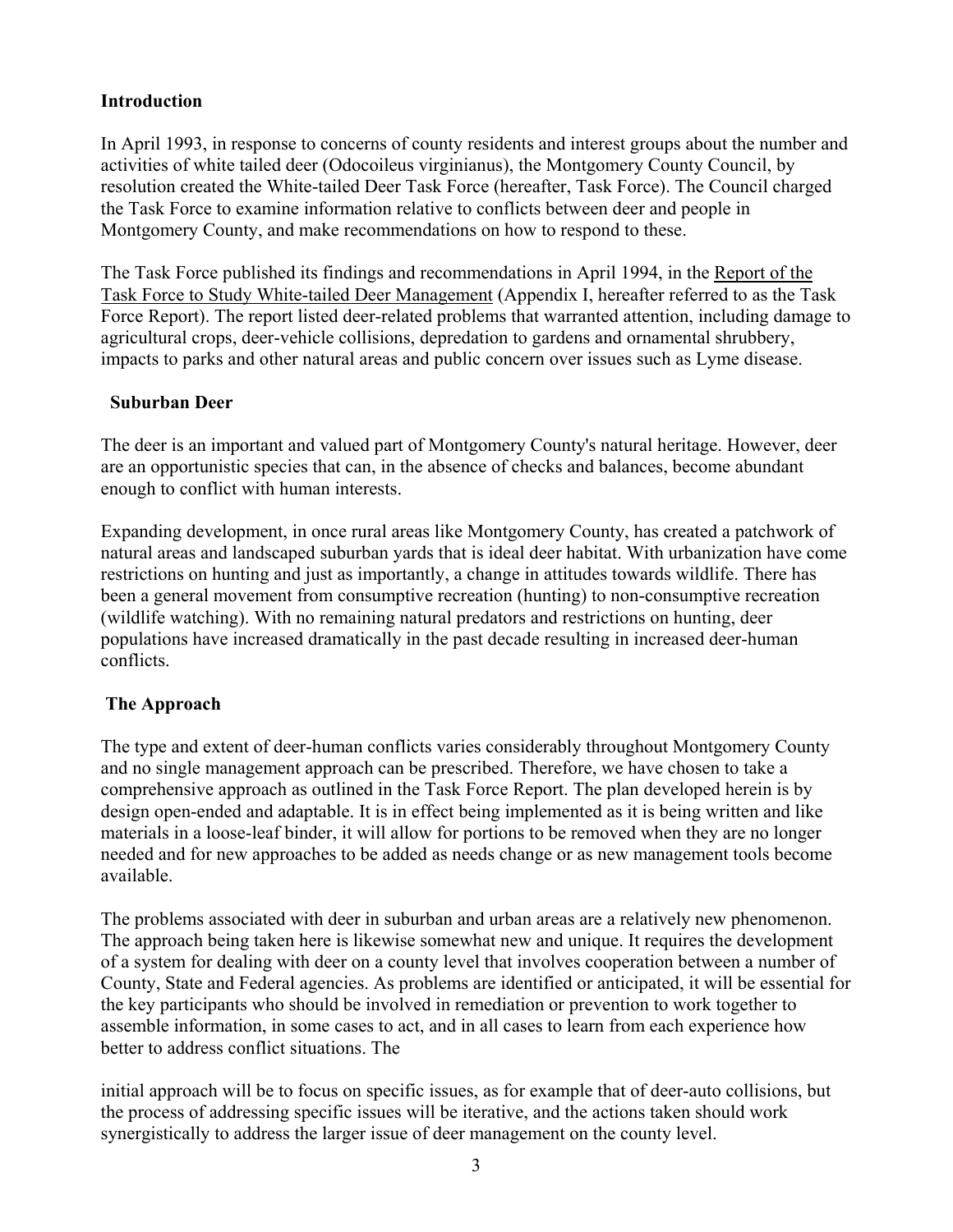What follows is a comprehensive White-tailed Deer Management Plan for Montgomery County. Guided by the Task Force's recommendations, this plan establishes goals and objectives for managing deer in the County, develops a plan of action for each of the problem issues identified in the Task Force Report and sets a time table for the implementation of those actions.

This management plan is divided into four parts. Part I addresses the collection, centralization and use of accurate data on white-tailed deer and their impacts in Montgomery County, and forms the foundation on which sound management decisions must be based. Part II outlines the implementation of a comprehensive public awareness and education program to better inform citizens about deer-human conflicts and their prevention. Part III describes the various management alternatives that are available to reduce deer impacts and outlines the implementation of population management alternatives to reduce deer populations in areas where this is deemed necessary. Part IV outlines the current status of the plan's implementation and the work program for the current fiscal year. This section of the plan will be updated annually and will reflect any modifications or additions to the plan.

# **Goal and Objectives**

#### **Goal**

To reduce deer-human conflicts to a level that is compatible with human priorities and land uses.

#### **Objectives**

.

1. Reduce on a county-wide basis the number of deer-vehicle collisions

2. Reduce depredation on agricultural crops and ornamental shrubs and gardens to levels acceptable to the community.

3. Reduce the negative impacts of deer on natural communities in order to preserve the natural diversity of flora and fauna within the county.

4. Develop a county-wide education program to provide residents with information on deer, deer problems and how to minimize or prevent deer-human conflicts.

#### **Principal Agency Roles**

The deer related problems that exist in Montgomery County and the actions called for to address these problems cross responsibility boundaries of a number of different agencies. As part of a cooperative planning process, the Montgomery County Deer Management Group (DMG) was established through a memorandum of understanding (Appendix II). The group is made up of representatives from the Maryland Department of Natural Resources Wildlife Division (DNR); the Maryland-National Capital Park and Planning Commission, Department of Parks, Montgomery County Natural Resources Management Group (M-NCPPC); and The National Biological Service (NBS). This core group will work with other agencies as necessary to accomplish the actions described in this Plan. Below are brief descriptions of the roles and responsibilities for each of these agencies. Under each heading in part I and II of the plan we have listed a lead agency and participating agencies. The lead agency is one of the agencies listed above that will assume primary responsibility for the actions to be taken under that section. The participating agencies will work cooperatively with the lead agency to accomplish those actions.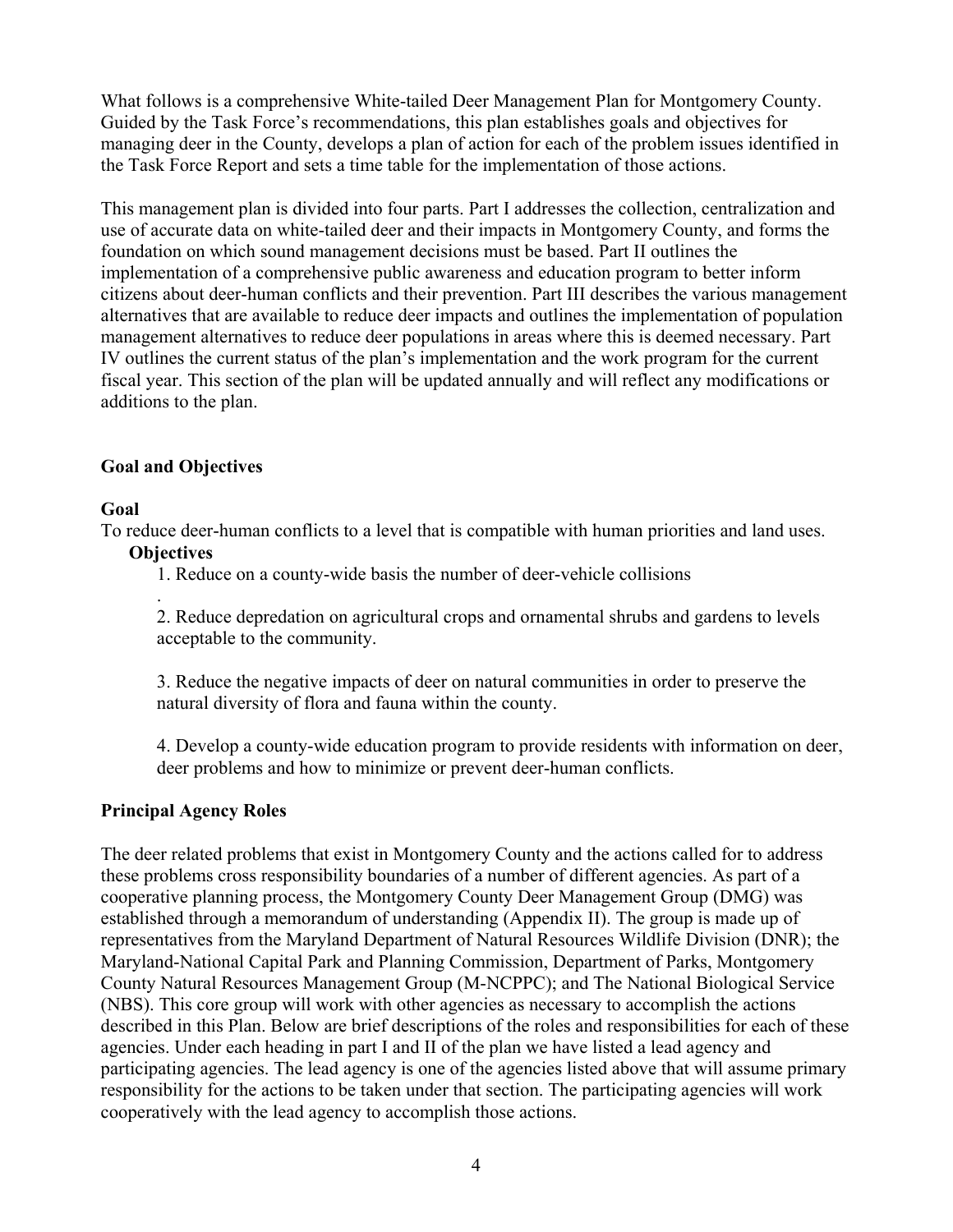# The Maryland Department of Natural Resources Wildlife Division

The Maryland Department of Natural Resources Wildlife division has the legal mandate and legislated authority to manage deer populations throughout the state of Maryland (Maryland Annotated Code: 10-202 & 10-205). DNR will provide input into development of the comprehensive management plan for white-tailed deer in Montgomery County through recommendations and providing technical guidance toward the implementation of specific deer management alternatives. The Division's objective is to work with representatives of Montgomery County - M-NCPPC and the NBS-CUE in resolving deer-human conflicts in Montgomery County.

# M-NCPPC Department of Parks, Montgomery County

"The mission of the Department of Parks, Montgomery County,Maryland, is to provide for the acquisition, conservation, development, maintenance, and management of a park system which, in harmony with the environment and in partnership with the community and other public agencies protects, conserves, enhances, and interprets our natural and cultural resources; identifies and offers a variety of leisure opportunities; and is safe, accessible, and enjoyable for all. Our commitment is to be receptive, progressive, equitable, and adaptive in observing and fulfilling this mission for current and future generations." -Adopted July 1994

The M-NCPPC Department of Parks, Montgomery County currently maintains 27,763 acres of parkland (approximately 8 percent of the county) in 325 different park and open space areas. The Department, through the enabling legislation that established the Maryland-National Capital Park and Planning Commission (Article 28 of the Annotated Code of Maryland), is responsible for protecting, preserving, and managing natural resources including streams, wetlands, forests and wildlife in County parks and consequently must play a critical role in the management of deer on a county wide basis.

The Department of Parks is a designated agency of Montgomery County charged with identifying and initiating actions to resolve deer related problems pursuant to the published findings of the Task Force Report. Within the Department of Parks, the Natural Resources Management Group is responsible for addressing wildlife management issues on park property and works cooperatively with DNR in the development and implementation of wildlife management initiatives.

# U.S. National Biological Service

The NBS maintains technical expertise and experience in addressing deer management concerns, particularly in urban environments. Their primary role is that of consultant and technical advisor.

# **Public Participation**

# DNR

The Maryland Wildlife Division offers public participation and citizen involvement in the decision making process through: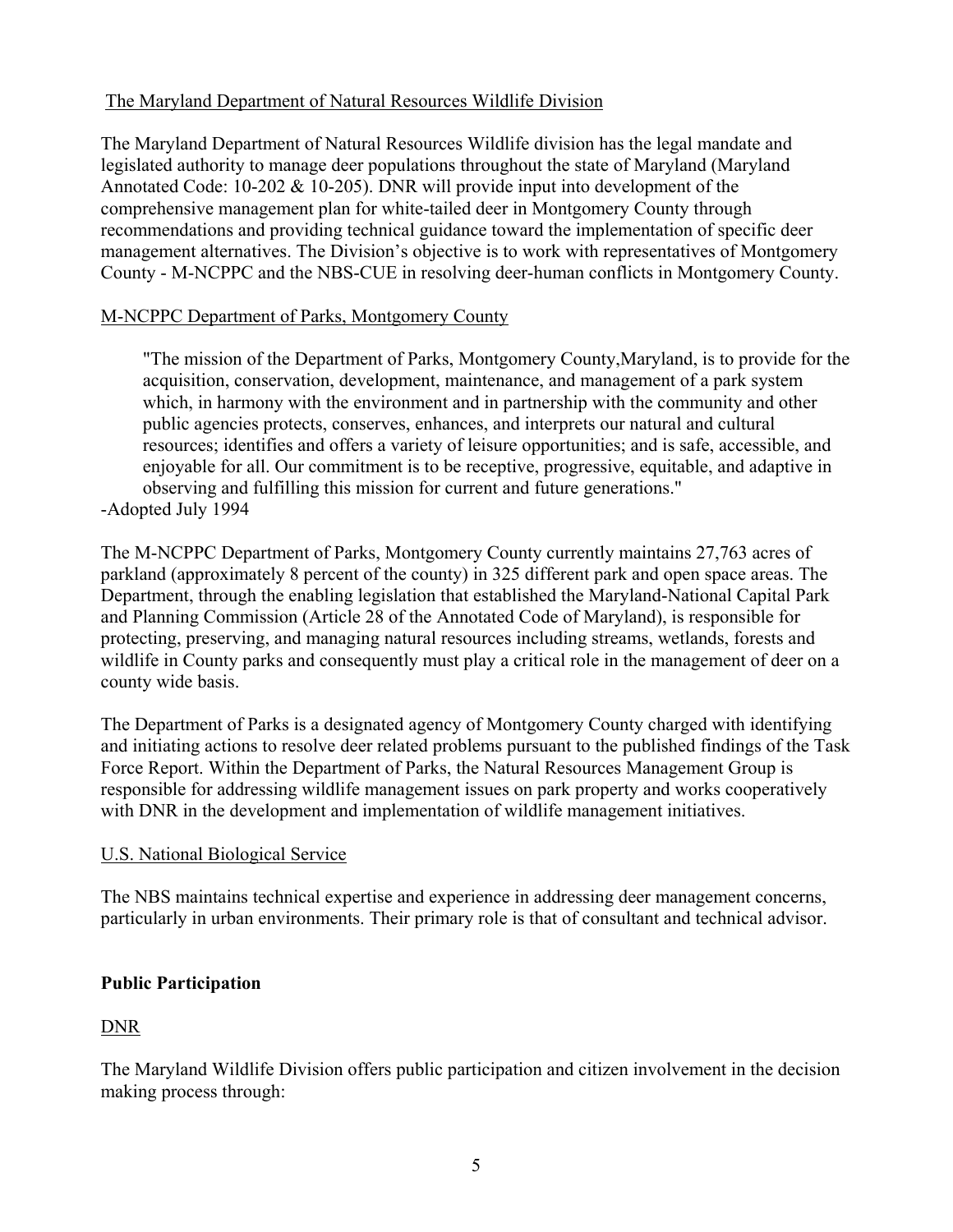1.) Regulation meetings held in March and August each year. These meetings provide an opportunity for interested individuals to comment on Hunting season date and bag limit proposals for resident and migratory game species. For more information contact the Maryland DNR Regional Office at 11960 Clopper Rd.Gaithersburg, MD 20878, (301) 258-0817.

2.) Public information meetings are held in various locations across the state to address timely topics that the Wildlife Division is currently addressing. Public meetings have been held in the past to address such issues as the black bear management plan and statewide wildlife management area plan.

3.) The public may also comment on wildlife issues and concerns through written correspondence with the director of the Maryland Wildlife Division at Department of Natural Resources, Tawes State Office Building, Annapolis, MD 21401.

# M-NCPPC

M-NCPPC Department of Parks, Montgomery County welcomes and encourages public participation in all issues. The Montgomery County Planning Board of the M-NCPPC meets in the auditorium of 8787 Georgia Avenue, Silver Spring every Thursday 9:30 AM in regular session and the third Monday of each month as the Park Commission to deal with Parks Department matters. All meetings are open to the public. A weekly agenda is available through the Montgomery County Planning Board Community Relations Office at 8787 Georgia Ave., Silver Spring, MD, 20910, (301) 495-4601. In addition, Public information forums and Public Hearings on specific issues or plans are announced at least 30 days prior to the meeting dates. The public may also present their comments through written correspondence with the planning Board/Park Commission, addressed to Chairman, Montgomery County Planning Board, 8787 Georgia Ave. Silver Spring, MD 20910- 3760.

# **Part I**

# **Obtaining Accurate Information on Deer and Their Impacts**

Sufficient information does not exist on deer and their impacts for Montgomery County. Information that does exist is generally incomplete and not available in the manner that would be most helpful. In order to make responsible decisions on deer management issues and evaluate remedial actions taken, pertinent information must be available and a mechanism must be in place to collect future data. An important part of this management plan is, therefore, concerned with the collection of accurate data on deer and their impacts for Montgomery County and maintaining that data in a form that facilitates the planning process.

# Deer-Auto Collisions

Lead agency DNR; participating agencies - M-NCPPC, Montgomery County Police Department, M-NCPPC Montgomery County Park Police Department, Montgomery County Animal Control, Maryland Department of Transportation (MD-DOT), Montgomery County Department of Transportation (DOT)

Available records indicate an upward trend in the number of deer-auto collisions in Montgomery County. These records however, are not systematically compiled and fail to capture the information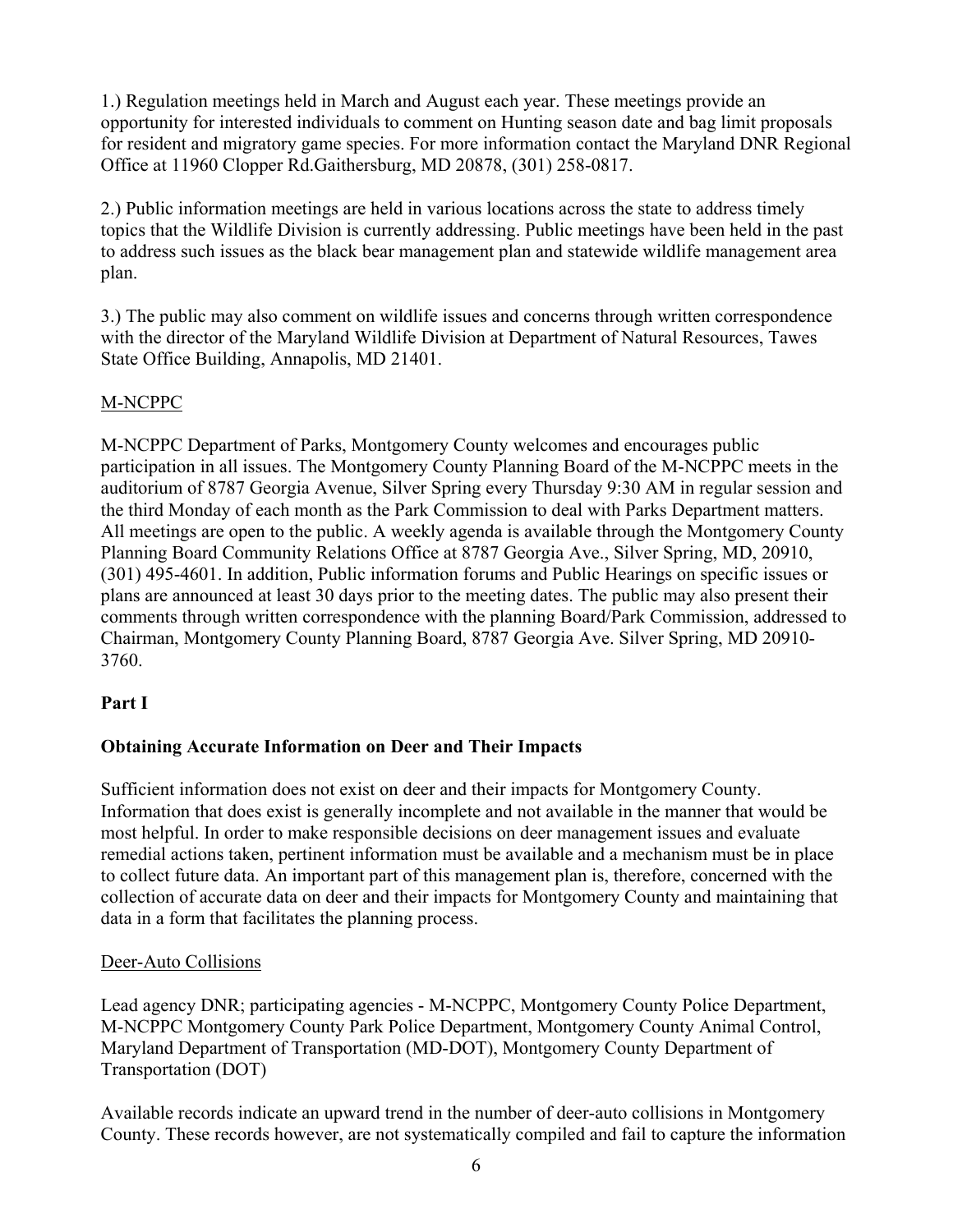needed to effectively address this problem. An accurate record system is essential to any effort to reduce deer-auto collisions. It will be used to locate high risk areas and to track changes over time in order to evaluate the effects of any remedial actions taken.

Action 1. Develop a centralized method of recording and reporting deer-auto collisions to DNR.

Action 2. Investigate preventative measures that might be taken on high risk roadways (i.e. signage, PSAs by different agencies, reduced speed limits w/ warning lights similar to school areas, radar traps at high risk seasons, deer warning devices, etc.).

Action 3. Assemble information on travel corridors for select wildlife species such as deer and make this information available to M-NCPPC Planning Department, the Montgomery County Department of Transportation and Department of Environmental Protection in order to promote greater consideration of wildlife needs during the planning stages of transportation projects. Information will be forwarded through M-NCPPC Natural Resources Management Group.

#### Depredation on Agricultural Lands and Residential Properties

Lead agency DNR; participating agencies - USDA Animal and Plant Health Inspection Service (APHIS), Montgomery County Extension Service, Montgomery County Agricultural Advisory Board

As with deer-auto collisions, an accurate record keeping system is essential for guiding and evaluating any effort designed to reduce deer damage to agricultural crops and ornamental plantings on residential property. Records on animal damage and complaint calls are currently kept by the USDA Animal and Plant Safety Service (APHIS); however, these records do not capture all of the information needed at the county level. In addition, better coordination is needed between APHIS and the many other local, State and Federal agencies that also receive calls.

Action 4. Coordinate efforts with APHIS to refine the categories by which data are reported. Of particular concern is the need for more detailed location information.

Action 5. Coordinate efforts between DNR, APHIS, Montgomery County Extension service and M-NCPPC Nature Centers to ensure more centralized data collection on wildlife damage and complaint calls from public.

#### Impacts on Natural Areas

Lead agency M-NCPPC; participating agencies - NBS-CUE, DNR

The impacts of white-tailed deer on native plant communities requires better documentation. At high densities, deer can impede natural area management goals by reducing species diversity of both plants and other wildlife and impairing forest regeneration. The M-NCPPC, Department of Parks has responsibility for protecting, preserving, and managing natural resources on County parkland. A program to monitor the impacts of deer on native plant and animal communities is vital to making responsible natural resource management decisions concerning deer.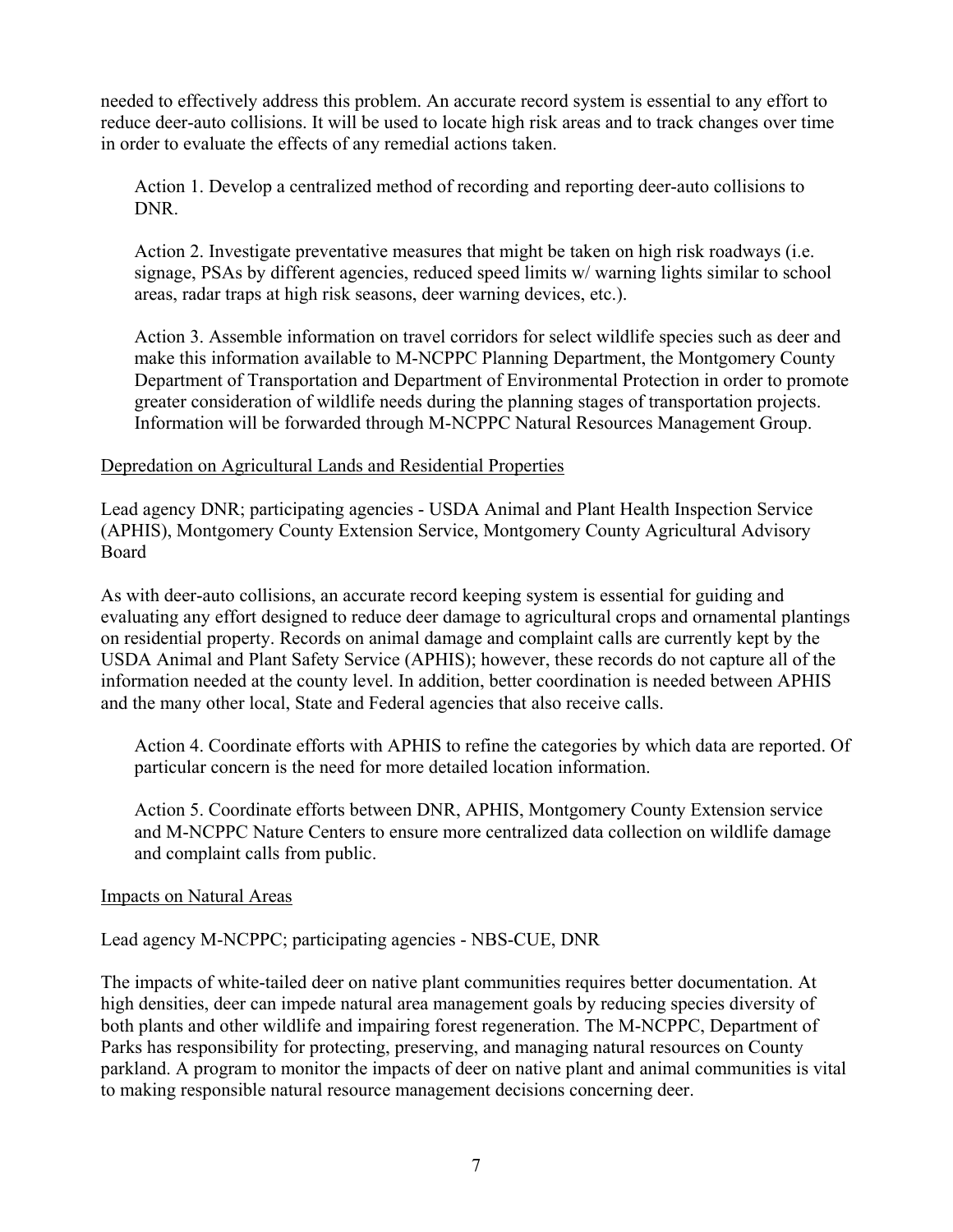Action 6. Establish a monitoring program to qualify and quantify the impacts of deer on native plants, plant communities, wildlife, rare, threatened and endangered species and natural areas in the county park system (see Appendix III).

#### Urban/Suburban Deer Ecology and Population Dynamics

Lead agency M-NCPPC; participating agencies - NBS-CUE, DNR

Little information currently exists on the population dynamics of deer in urban and suburban settings in Maryland. Yearly harvest data is collected by DNR on a county level but represents only deer populations in areas open to hunting. Information on deer ecology and population dynamics specific to Montgomery County is vital to a responsible deer management program.

Action 7. Develop and establish a program to monitor relative changes in deer population density and habitat usage within targeted parks (Appendix III).

#### Use of Geographic Information System (GIS)

Lead agency M-NCPPC; participating agencies - NBS-CUE, DNR

The use of GIS can greatly facilitate the manipulation and graphical representation of data used in the natural resources management process. Geographic and thematic data bases developed within GIS can be used to address both ecological and environmental factors related to deer presence, abundance, and mobility throughout the county, as well as for mapping and analyzing important data on deer-human conflicts.

Action 8. Utilize a Geographic Information System (GIS) in the collection and interpretation of data for The Deer Management Plan. This will include mapping of land use types, habitat types, deer-auto accident locations, sites of deer depredation on agricultural and private lands, conservation and environmentally sensitive areas, rare,threatened and endangered species site locations, telemetry data, deer exclosures and other vegetation monitoring points.

#### **Part II**

#### **Public Information/Education**

Lead Agency M-NCPPC; participating agencies - DNR, Montgomery County Library System, Montgomery County Extension Service

All to often the problems caused by deer are augmented by a lack of understanding on the part of the humans affected. Public information and education is therefore a critical part of this plan. The following actions are designed to better inform and educate the public and to address commonly expressed concerns related to deer.

Action 9. Develop an informational brochure on white-tailed deer in Montgomery County, including information on deer biology, ecology, deer related problems and their prevention. This brochure will be developed in cooperation with M-NCPPC interpretive staff and Montgomery County Cooperative Extension Service and distributed throughout the county.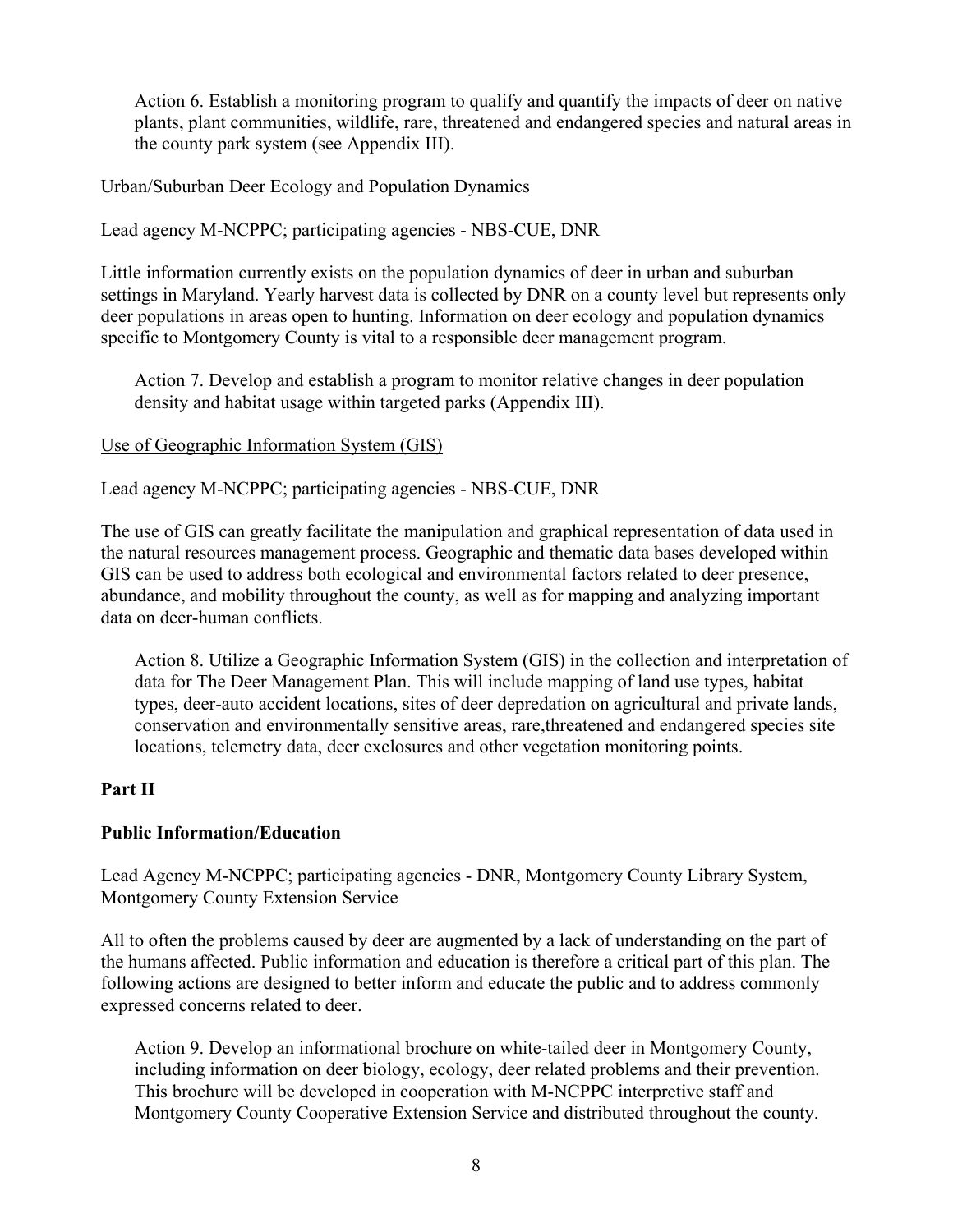Action 10. Encourage the use of the Nuisance Animal Information Line as a source of public information on deer problems and ways to prevent them. This State wide program, available through an 800 number is operated by the USDA Animal and Plant Safety Service (APHIS) and DNR. The Hotline provides information to homeowners and farmers on preventing deer damage to yards and crops.

Action 11. Offer educational programs, through the Montgomery County Cooperative Extension Service and M-NCPPC Montgomery County Nature Centers, on deer in Montgomery County. These programs will include information on deer biology, ecology, deer related problems and their prevention as well as information on Montgomery County's Deer Management Plan. Nature Centers will also use bulletin boards and other displays/exhibits to further educate the public on deer related topics.

Action 12. Develop and maintain a current media plan in order to provide timely and relevant information on deer, including seasonal bulletins advising of increased risk of deer/auto accidents (i.e. during breeding season, hunting season, seasonal dispersal), as well as background and other relevant information (i.e. spring fawning season and info on deer ticks). These public notices will include multimedia public service announcements (PSA's) utilizing local newspapers, radio and TV stations as well as special productions on cable TV.

Action 13. Pursue appropriate action to insure that the County Library System purchases and has available throughout the county, books on white-tailed deer biology and management, as recommended by the Task Force Report.

Action 14. Develop a traveling bulletin board exhibit including information on deer biology, ecology, deer-related problems and their prevention as well as information on Montgomery County's Deer Management Plan. This exhibit will rotate between County Public Libraries, County office buildings and other public locations and will act as dispersal sites for the Deer Brochure.

Action 15. Develop a multimedia presentation including information on deer biology, ecology, deer-related problems and their prevention as well as information on Montgomery County's Deer Management Plan. This program will be presented by MNCPPC staff to local civic groups, environmental groups, County Park Commission, Department of Parks, Montgomery County in-service training etc.

Action 16. Develop an annual newsletter on deer management issues in Montgomery County that will be distributed to interested citizens groups. The purpose of this publication will be to keep citizens informed on the implementation of the Deer Management plan as well as provide additional and updated general information on deer in Montgomery County.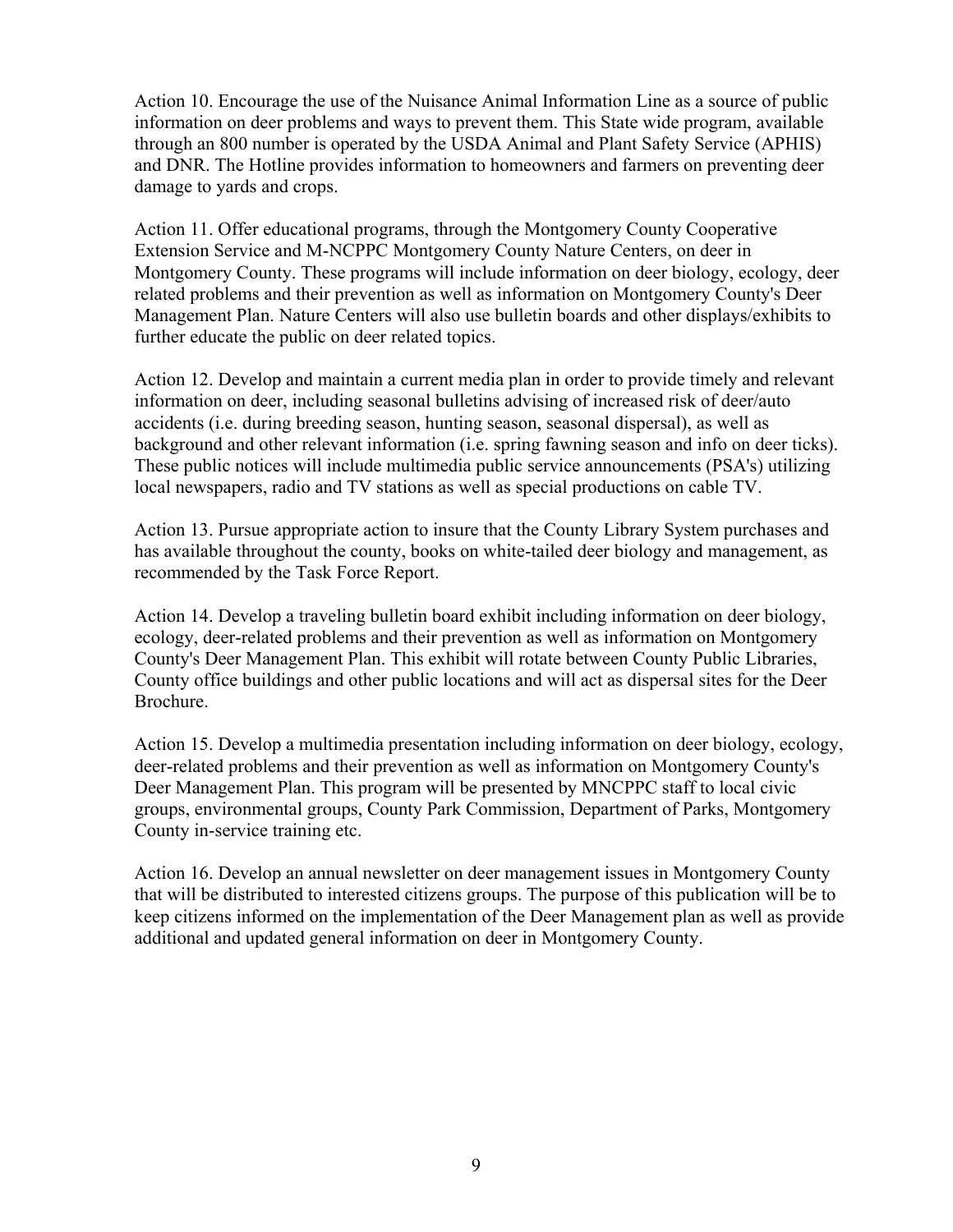# **Part III**

# **Deer Management Alternatives and Implementation**

There is no single alternative that will resolve the various impacts of deer being experienced throughout the county. One alternative may work well in one situation and be ineffective or inappropriate in another. For example, certain types of fencing and the use of repellents, are appropriate for homeowners protecting small gardens but might be ineffective or prohibitively expensive if applied to agricultural crops. Other alternatives that involve population controls are most appropriate on large parcels of land including farms and parks.

#### Management Alternatives

The Task Force described eleven management alternatives, discussing both existing and potential means of managing deer impacts in Montgomery County. Some of these techniques are traditional and are known to produce measurable effects. Others are experimental and have unknown consequences. Some are not considered viable alternatives at all under the present circumstances, but are included and discussed to document their having been considered. It will often be the case that no single alternative eases or resolves a problem and that a combination of management alternatives may be required.

The alternatives are listed and described below. Following the descriptions an alternatives matrix is presented that identifies the practicability of implementing alternatives, identifies general magnitude of costs, and describes the likely consequences of implementing each alternative.

- Maintain Status Quo
- Repellents/Scare Devices
- Fencing/Physical Exclusion
- Habitat Management
- Supplemental Feeding
- Restoration of Predators
- Modify Legal Harvest
- Agricultural Depredation Permits
- Direct Reduction
- Contraception
- Trapping and Removal/Relocation

Maintain Status Quo - This alternative implies that no change occurs in current management strategies or actions involving deer. No active manipulation of deer habitat or populations would be undertaken. No changes in hunting limits or the permitted area in which hunts are allowed would occur. All current data collection, inventory, and monitoring activities would continue.

Repellents or Scare Devices - A variety of chemical (taste, odor) and mechanical (noise or visual alarm) devices have been tested and under some conditions proven effective in repelling deer from areas in which they are undesired. A fairly extensive literature exists on this subject and many products are readily available. Consumer information exists and could be readily tailored to meet specific requirements and timing considerations in Montgomery County. Restrictions would exist on some products and devices (e.g. incendiary noise-makers). Repellents are not effective in all situations, can be costly, may require frequent reapplication, and may diminish in effectiveness as deer adapt to them.

Fencing or Physical Exclusion - Fencing or other barriers can be highly effective in providing permanent protection to resources threatened by deer or by excluding deer from access to areas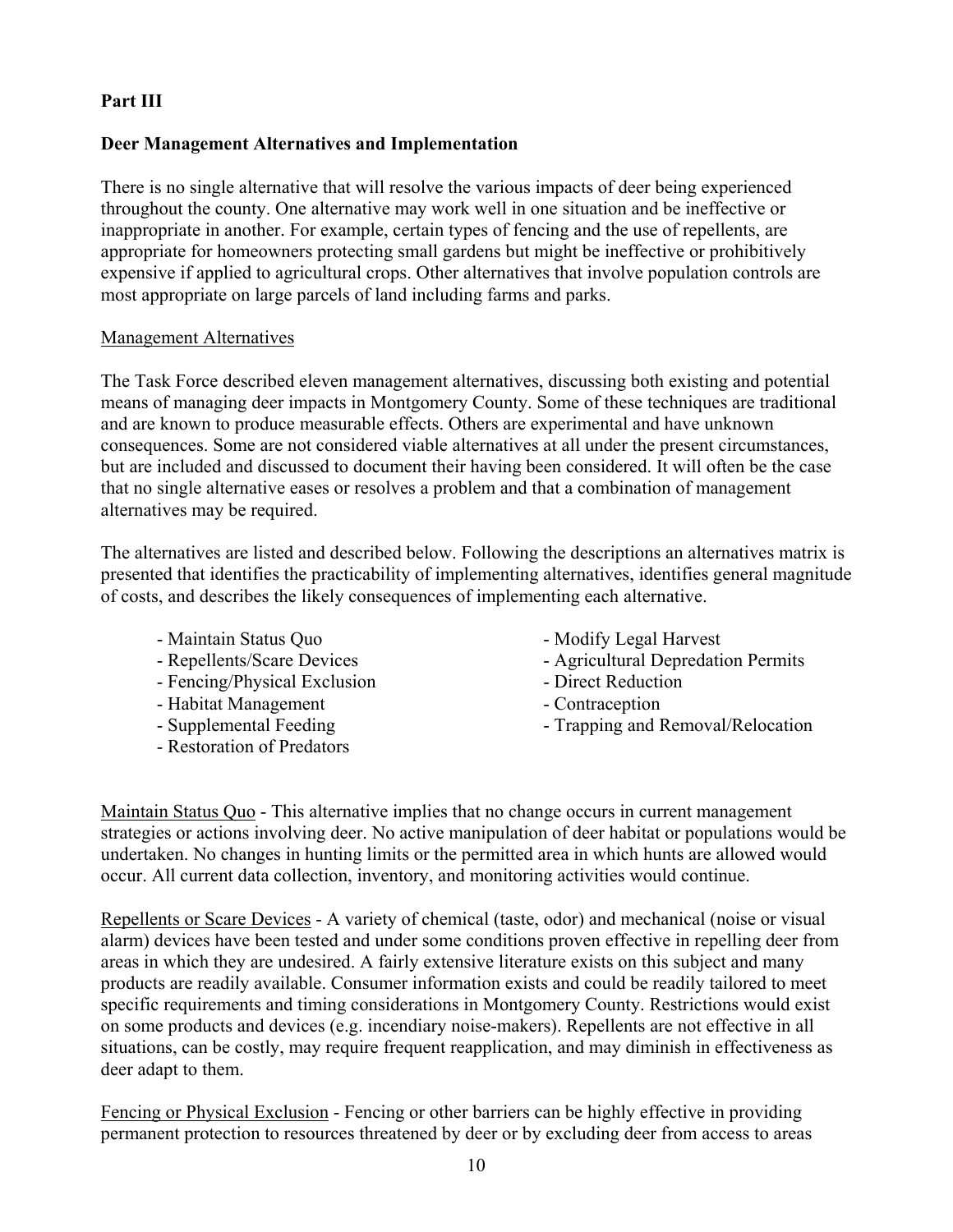where they are not desired. Small screens can be effective where protection of individual plants is needed. In natural areas, small fenced plots could protect rare plant species and encourage their reproduction, but would have to be permanently installed unless deer density decreased. Fencing to prevent deer access to roadways has been documented as an effective strategy, provided that design is adequate and that maintenance is routinely performed. Application of fencing is restricted primarily by the varying cost of installation and maintenance and by aesthetic drawbacks. However, it should be noted that over the long term this alternative can be cost-effective depending on the size of the area treated and the value of the product being protected.

Habitat Management - This alternative could involve any of a number of as yet incompletely understood actions to conserve, improve, remove, or otherwise manipulate existing or potential deer habitat to cause populations or behaviors to change in ways that might mitigate human-deer conflicts. The goal of habitat management could be either to raise or to lower the capability of given areas to sustain deer populations (i.e. to change biological carrying capacity), or to alter specific landscape elements, such as roadside vegetation, to produce desired changes.

Specific habitat requirements of deer must be identified before this alternative could be applied. Changes in land use must be planned, programmed, and assessed in a context which allows effect on deer populations to be estimated. Comprehensive, area-wide planning and development impacts on deer populations must be conducted within a context that recognizes that many different objectives will occur as regards land use, some of which can conflict with deer management objectives.

Supplemental Feeding - Supplemental feeding would involve either the private (homeowner) or corporate (agency, County government, interest group) use of acceptable deer foods (e.g. whole corn) to provision deer at problem sites or selected locations within the County, either on a yearround basis or during certain annual periods when browsing activities might be anticipated to have the most severe

impacts on natural plant communities, landscape plantings, or agricultural crops. Artificial feeding would maintain deer population levels and might even promote increases. No long-term decrease in deer impacts to natural plant communities or landscape plantings would be guaranteed, and conflicts, such as deer-vehicle accidents, likely would increase. In addition, once implemented, feeding would probably be required continuously as the deer populations remained at a high level.

Modify Legal Harvest - This option involves making changes to the number of deer that hunters can harvest during the legal deer hunting season. Such changes might allow for the taking of more does in an effort to reduce population growth. This is effective only where problem areas are open to legal hunting or may be open to hunting in the future. This alternative will probably not be an effective tool in most problem areas of the county because these areas are in general closed to hunting. Bag limits for deer are set by DNR and are evaluated and adjusted annually in response to harvest data and public input.

Deer depredation permits - These permits are issued by DNR to land owners experiencing excessive deer damage to crops or other plantings. The permit allows for the landowner to kill a specified number of deer outside of the regular hunting season. The effectiveness of this alternative is limited to the extent that the taking of deer is permitted or possible by private landowners.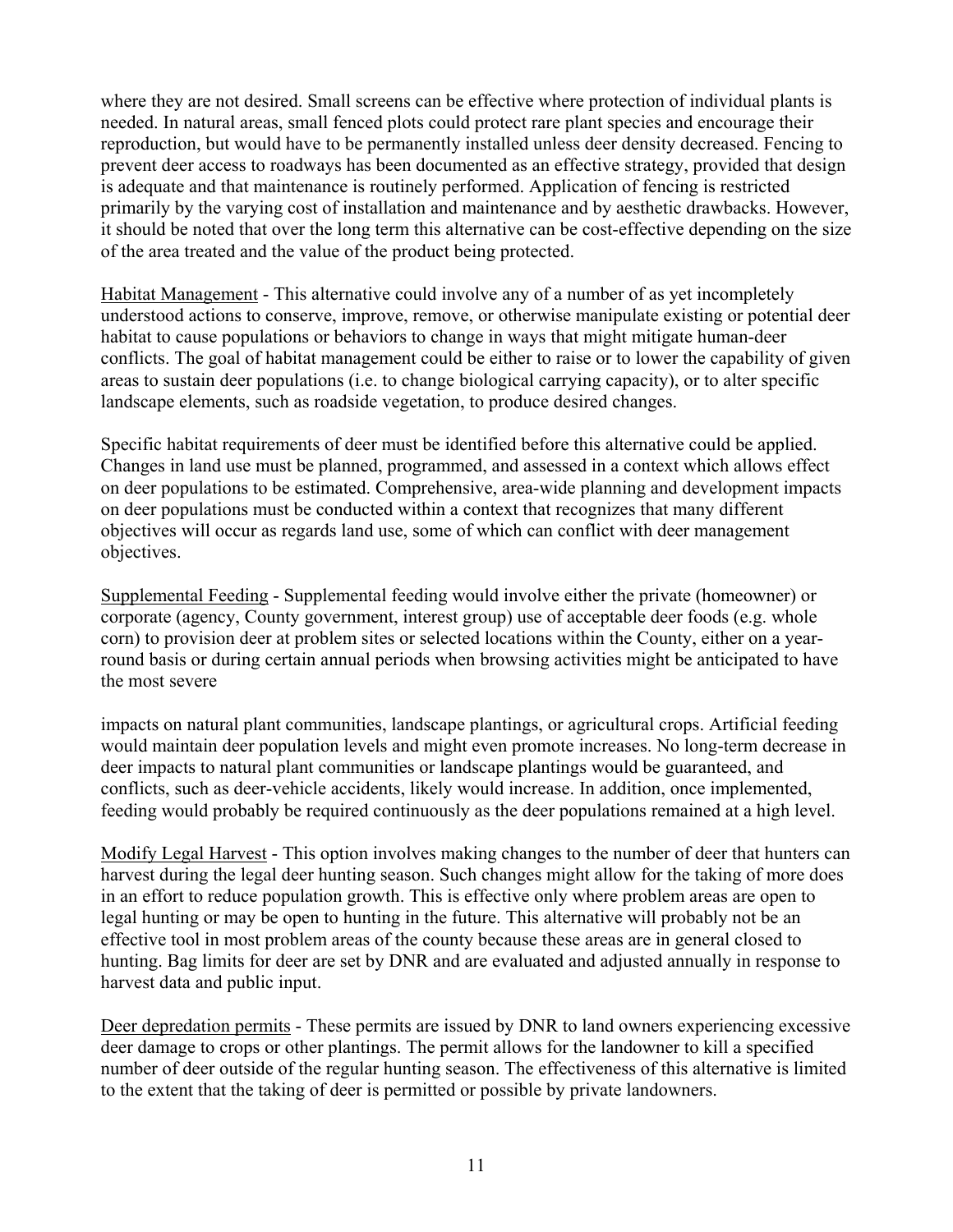Direct Reduction - This alternative involves the use of specially tested and permitted shooters through a controlled hunt or other management action to remove deer from areas where hunting is presently not allowed or permitted. Due to differences in cost, and application, this plan will consider direct reduction as two separate options:

1) Direct reduction using special or managed hunts - This option involves taking land that has been closed to hunting and holding a managed hunt under strict guidelines (Appendix IV) and for limited duration. Hunters participating in these managed hunts must pass special training and marksmanship tests. The goal is to reduce the deer population in the most cost effective and safest manner possible, with minimal disruption to the primary land-use of the area. This method has proven to be a very effective tool in reducing deer numbers in areas where regular hunting is not permitted. It is most appropriate where fairly large parcels of land, such as parks, are found. Deer taken under this management action could be donated to charitable food bank programs such as the local "Hunter Harvest" if the hunter chooses not to keep it.

2) Direct Reduction using Sharpshooters - Under this option specially tested sharpshooters are hired to shoot deer, often over bait, and usually from elevated platforms. In this way, a high level of safety can be assured even in densely populated areas. This option can be effective in reducing deer numbers where the above mentioned methods are not possible do to close proximity to housing or other safety concerns. The drawback to this method is the relatively high cost involved. Deer taken under this management action could be donated to charitable food bank programs such as the local "Hunter Harvest".

Implementation of either option would require coordination and cooperation with natural resource as well as law enforcement agencies for the State of Maryland as well as the County. While similar programs are underway and have been successfully applied in other parts of the country, the use of this technique in Montgomery County would require careful analysis and implementation. Deer taken under this management action could be donated to charitable food bank programs such as the local "Hunter Harvest".

Initiate Use of Contraceptives - The use of contraceptives falls into four basic categories: oral contraception, implantation of microencapsulated hormones, surgical sterilization, and immunosterilization (the use of contraceptive vaccines). These methods have proven to be generally successful with captive deer, but currently present significant complications when dealing with deer that are free-ranging. Use of contraceptives in free-ranging deer herds would require approval from the State DNR - Wildlife Division after the necessary approvals had been obtained from the U.S. Food and Drug Administration.

These complications (depending upon method used) include the need for frequent application to achieve physiological effectiveness, the requirement to capture and handle animals, the need for precise annual timing in administering contraceptives, the current cost of contraceptive programs, and the potential for liability relating to consumption of meat from animals treated with contraceptives or exposure of the public to unrecovered delivery devices (e.g. darts which miss their target and contain viable product). Other concerns involve the as yet unproven system for delivery of sterilants to wild, free-ranging deer, developing adequate monitoring and assessment techniques to determine program effectiveness, and the unknown behavioral (and ecological) effects of sterilization relative to altering natural deer regimens and ecosystem roles. Under controlled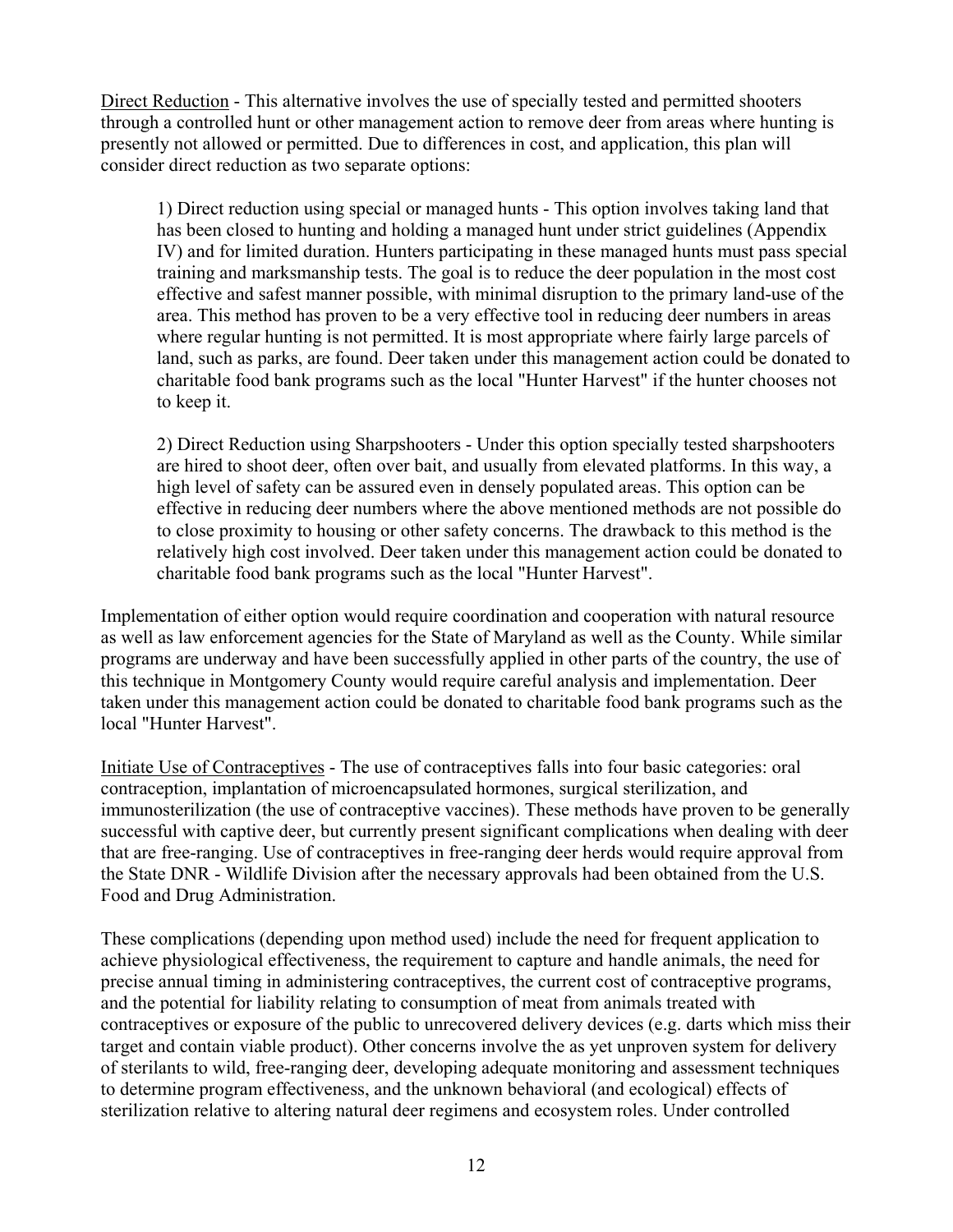conditions current contraceptive technologies may be successfully applied. Rapid developments in this field suggest broader potential for application in the future.

Trapping and Removal/Relocation - This alternative would provide for the live capture and relocation of deer out of areas in which they pose problems to other predetermined locations. Live capture and relocation would be labor intensive, would in all likelihood have to be undertaken annually in order to be effective, and would be costly (\$400/animal). Deer populations elsewhere are high, and finding suitable habitat into which deer could be relocated without affecting established herds would at this time be unlikely. Physiological trauma and deer mortality in capture and handling would be unavoidable, and predicted loss of transported animals after relocation would be high.

Restore Predators - Restoration of the predators that once were native, such as the eastern cougar, would occur as an attempt to restore ecological balance where altered by the activities of man. Where taking place, restorations have usually occurred in relatively large undisturbed or isolated areas that are not experiencing significant use or adjacent land development pressures. Most deer predators require both suitable habitat as well as large natural areas in which to establish viable populations. These conditions would not be satisfied within Montgomey County.

# **Alternative Matrix**

The following matrix is presented to give the reader a brief encapsulation of alternatives in comparison with one another, and is not intended to comprehensively represent or suggest all possible consequences of doing so.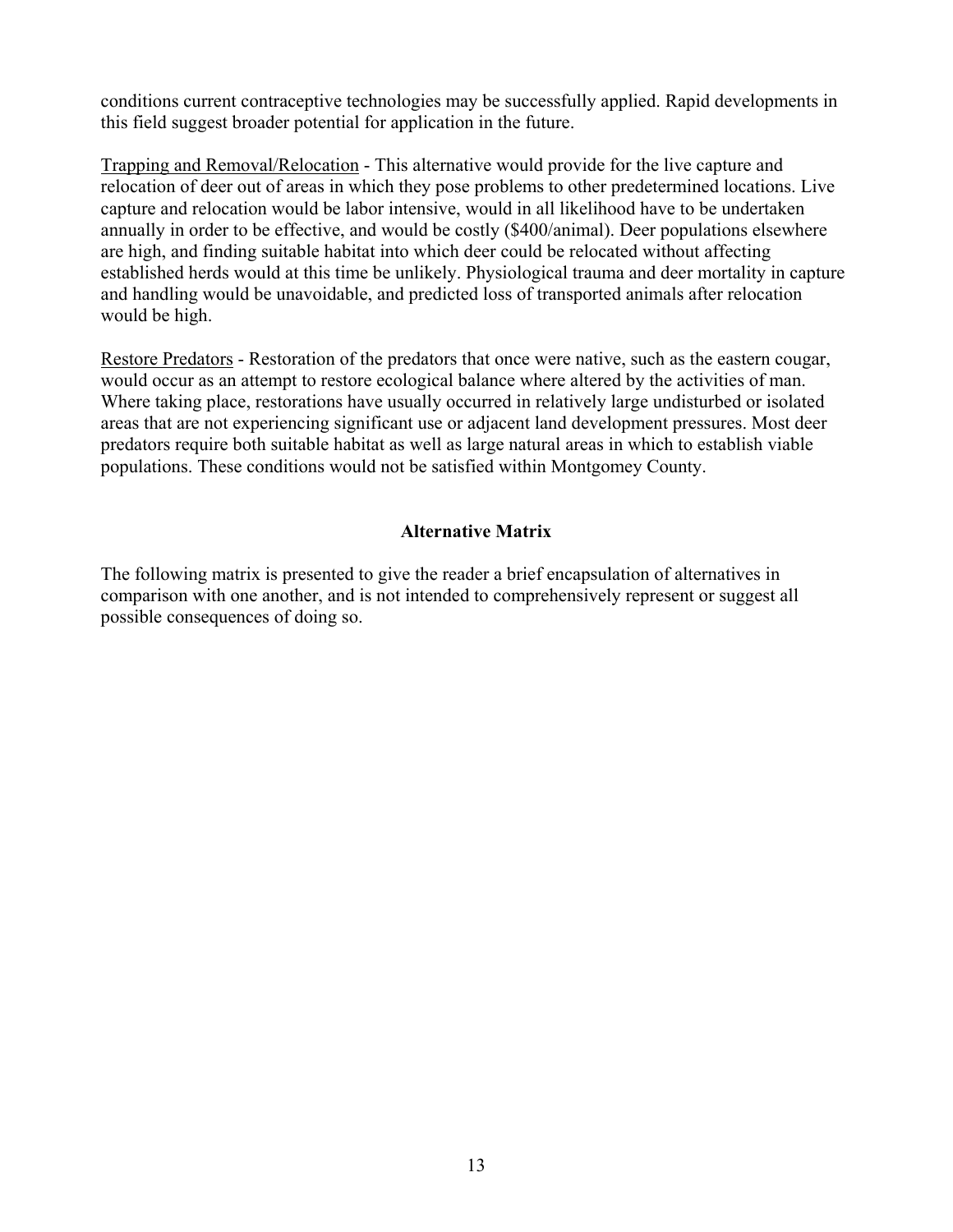| <b>Deer</b><br>Management<br>Alternative | <b>Likely Result</b>                                                                                                                        | <b>Cost of Implementing</b>                                                                                                                            | <b>Time Required to</b><br><b>Get Results</b>              | <b>Area of Coverage</b>                                 | <b>Comments</b>                                                                                                                                                                  |
|------------------------------------------|---------------------------------------------------------------------------------------------------------------------------------------------|--------------------------------------------------------------------------------------------------------------------------------------------------------|------------------------------------------------------------|---------------------------------------------------------|----------------------------------------------------------------------------------------------------------------------------------------------------------------------------------|
| Maintain Status Quo                      | Unknown.                                                                                                                                    | None to County, costs borne by<br>county residents that experience<br>garden damage and crop losses,<br>auto damage, and loss of natural<br>resources. | Unknown.                                                   | County-Wide.                                            | If deer population decreases<br>from natural causes deer-human<br>conflicts will decrease; if<br>population remains stable or<br>increases conflicts will remain or<br>increase. |
| Repellents                               | Limited, restricted to<br>small areas.                                                                                                      | None, but material may be costly to<br>user.<br>\$12 - \$100 per acre per application                                                                  | Possibly immediate;<br>requires frequent<br>reapplication. | Specific problem<br>areas.                              | Displaces but does not decrease<br>deer.                                                                                                                                         |
| Fencing                                  | May achieve some<br>results in limited areas.                                                                                               | Varying initial and yearly<br>maintenance costs.<br>\$185 - \$5,000 per acre plus<br>\$0 - \$200 annual repairs                                        | Possibly immediate                                         | Specific problem<br>areas.                              | Restricts/excludes deer in<br>specific areas. May increase<br>impacts in other areas.                                                                                            |
| <b>Habitat Alterations</b>               | Alter deer behavior.                                                                                                                        | Low/high depending on scope.<br>highly variable                                                                                                        | Long term.                                                 | Most likely site-<br>specific.                          | Useful in limited area. Would<br>impact wildlife other than deer.                                                                                                                |
| Supplemental<br>Feeding                  | In absence of other<br>actions can increase<br>number of deer locally.                                                                      | Costly, depending on scope.<br>approx. \$6.50 per deer per month                                                                                       | No result in terms of<br>reducing numbers of<br>deer.      | Few, if any areas<br>where it would be<br>desirable.    | Does not reduce number of deer.<br>May concentrate deer, creating<br>disease or parasite problems.                                                                               |
| Modify Legal<br>Harvest                  | Lower deer density:<br>extent and rate depends<br>on State regulation of<br>bag limits, season<br>lengths, sex restrictions,<br>areas open. | Minor if any costs, since process is<br>already accommodated in system.                                                                                | Immediate and long<br>term, if conducted<br>regularly.     | County-wide on lands<br>open to hunting                 | Minor beneficial impact on areas<br>closed to hunting. Major<br>elsewhere.                                                                                                       |
| <b>Agricultural Damage</b><br>Permits    | Can reduce deer<br>depredation on<br>agricultural lands.                                                                                    | None to Montgomery County. Cost<br>borne by MD-DNR.                                                                                                    | Immediate and long<br>term, if conducted<br>regularly.     | County-wide on lands<br>where operators<br>participate. | Deals mainly with deer causing<br>damage problems                                                                                                                                |

# **Deer Management Alternatives Matrix**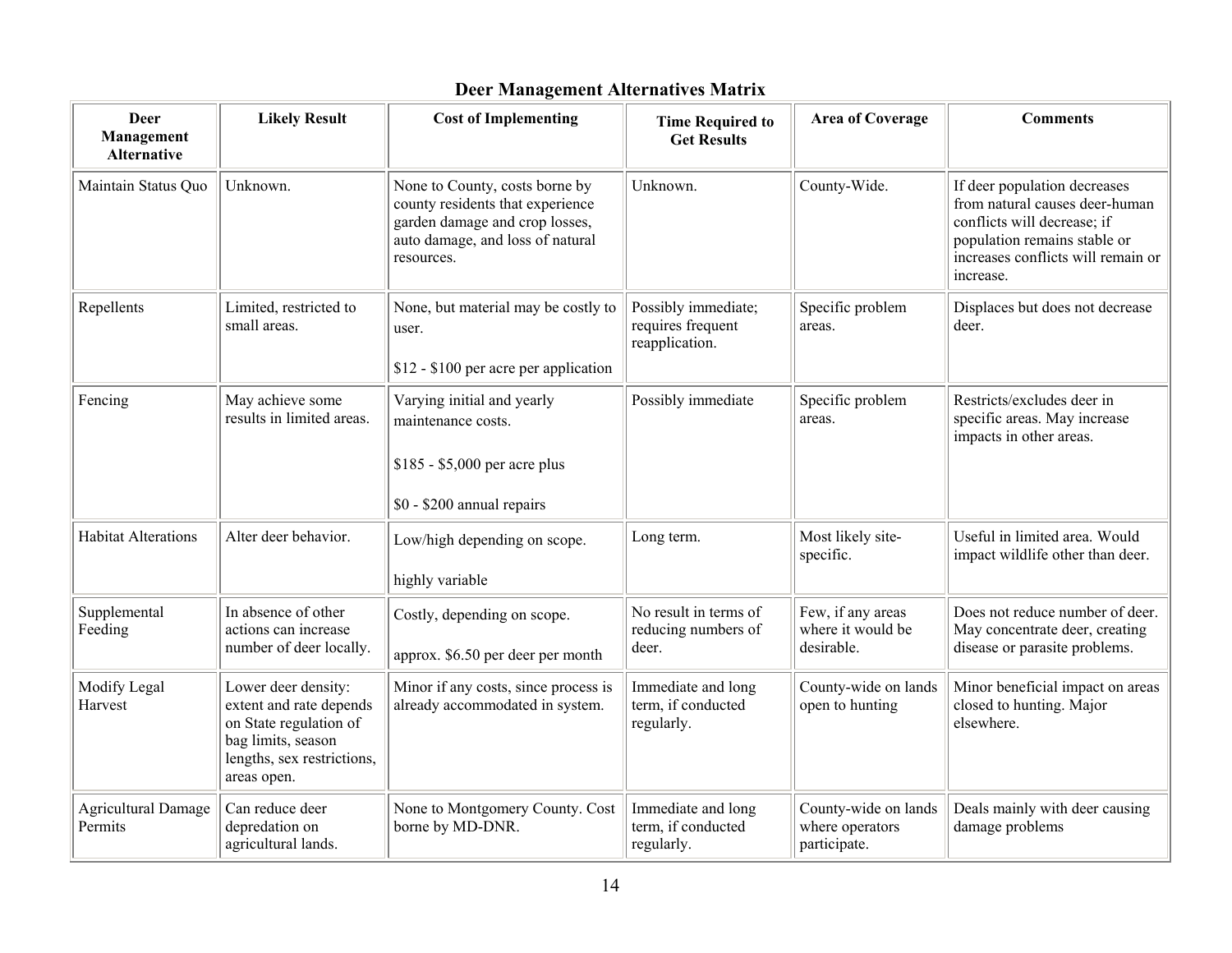| Deer<br>Management<br><b>Alternative</b> | <b>Likely Result</b>                          | <b>Cost of Implementing</b>                                                                                                               | <b>Time Required to Get</b><br><b>Results</b>                                        | <b>Area of Coverage</b>                                 | <b>Comments</b>                                                                                                                  |
|------------------------------------------|-----------------------------------------------|-------------------------------------------------------------------------------------------------------------------------------------------|--------------------------------------------------------------------------------------|---------------------------------------------------------|----------------------------------------------------------------------------------------------------------------------------------|
| Direct Reduction                         | Reduced numbers of<br>deer in specific areas. | Costly, depending on manpower<br>and methods used.<br>special hunt - \$43 - \$60 per deer<br>selective culling - \$74 - \$235 per<br>deer | Immediate and long<br>term, if conducted<br>regularly. Will require<br>periodic use. | County-wide on lands<br>where operators<br>participate. | Effective in specific problem<br>areas.                                                                                          |
| Contraception                            | May achieve some<br>results in limited areas. | Currently costly in materials and<br>manpower.<br>\$150 - \$1000 per deer                                                                 | Long term.                                                                           | Small Problem areas<br>with confined<br>animals.        | Techniques/materials not<br>standardized. Still in<br>research/experimental stages.<br>Requires Federal and State<br>approval.   |
| Trapping/relocating                      | Potentially can reduce<br>deer.               | Very high.<br>\$113 - \$570 per deer                                                                                                      | Immediate and long<br>term with continuing<br>removal.                               | Problem areas and<br>problem animals.                   | Unsatisfactory and costly on<br>broad scale. Requires State<br>approval. Few/no release sites<br>available.                      |
| <b>Restore Predators</b>                 | Unknown.                                      | Costly, physically & socially.                                                                                                            | Long term.                                                                           | Unknown.                                                | Require Federal/State approval.<br>Difficult, likely impossible to<br>implement given urbanized<br>nature of most of the County. |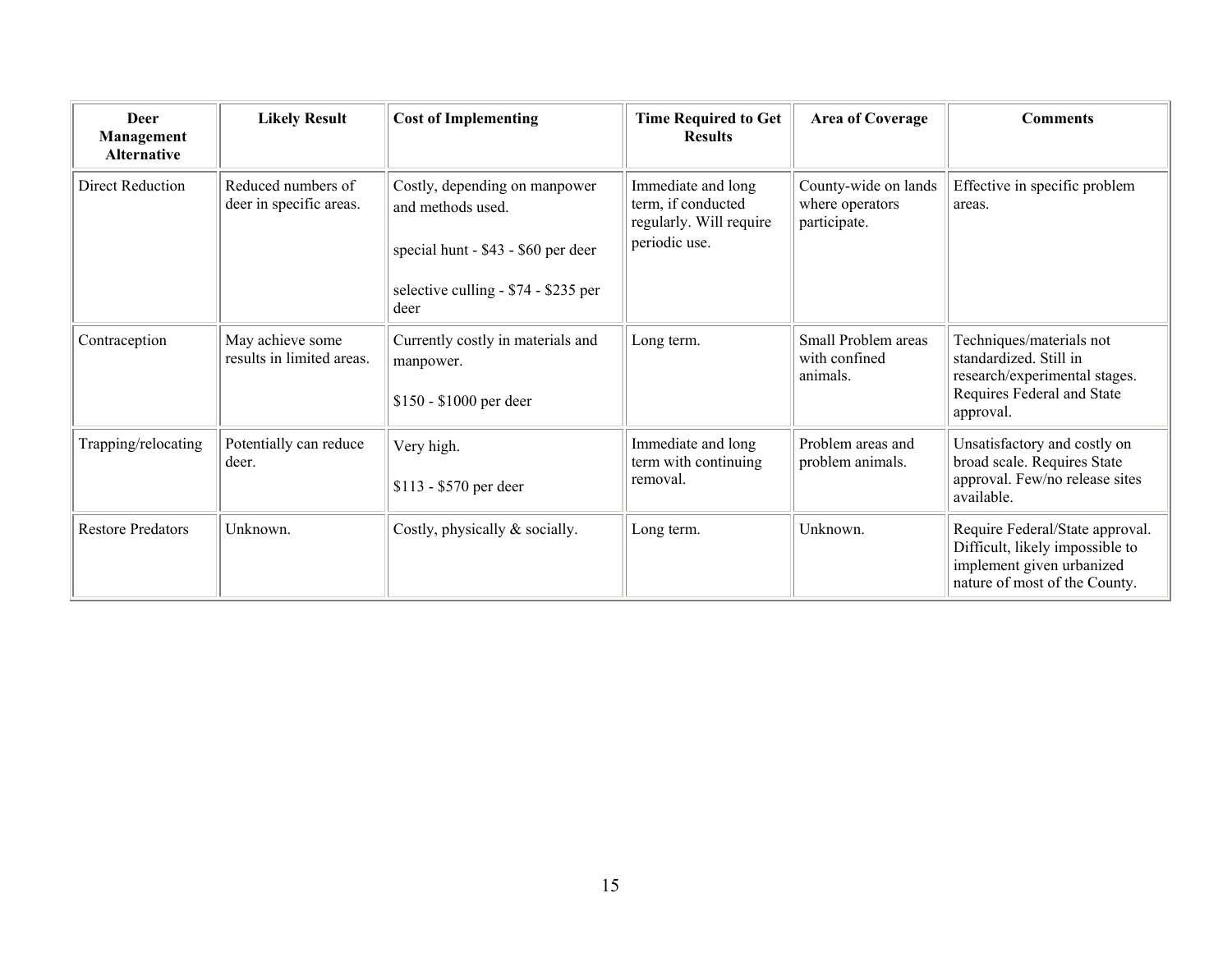#### Implementation of Management Alternatives

There is no single agency that can effectively implement these alternatives across the landscape of private, state, county, and federally owned land that makes up Montgomery County. DNR has the legal mandate and legislated authority to manage deer populations and therefor regulates deer management alternatives that involve population management. However, they are not required to play any role in the implementation of other alternatives such as fencing or repellents. Controlling deer impacts in Montgomery County will require a cooperative effort between private landowners and government agencies using a variety of alternatives to address the various impacts of deer where they occur. Farmers and homeowners, who's properties are being impacted by deer, need to become educated in available methods of reducing deer impacts and assume the responsibility to apply these methods to their properties. Part II of this management plan addresses the educational component of this process. Government agencies that manage parkland and open space need to apply appropriate management alternatives to the properties under their control.

# Implementation of Management Alternatives - M-NCPPC

The Montgomery County Department of Parks will monitor deer impacts on County parkland and in cooperation with the Deer Management Work Group, evaluate, choose and apply appropriate management alternatives. Alternatives used will no doubt include the full scope of those discussed above. A number of management alternatives have already been applied to County parkland. Ornamental plantings at the Brookside Botanical Gardens have been protected from severe browsing by the use of deer repellents and the installation of a deer proof fence. The Pope Farm Nursery is also scheduled to be fenced.

# The Role of Parkland in Deer Management

About 70 square miles (approximately 48,000 acres) of Montgomery county are devoted to parkland and open space. About sixty percent of this land (27,763 acres) is owned and operated by the Montgomery County Department of Parks, and is spread over 320 parks, ranging in size from the 3,600-acre Little Bennett Regional Park near Clarksburg to the 1/10-acre Philadelphia Park in downtown Silver Spring.

These parks provide habitat for wildlife and play an important role in the size and distribution of deer populations throughout the county. Evidence suggests that many deer problems in the county occur adjacent to parkland. Deer-auto collisions occur where roads transect parkland and many of the complaints of crop or ornamental plant damage also occur near parkland. No effort to reduce deer-human conflicts in the County can succeed without addressing deer populations within parks.

An important issue concerning deer and parkland is a growing concern over deer impacts on native plant and animal communities. Dense deer populations may negatively impact forest regeneration, natural diversity, native plant and animal communities, and rare, threatened and endangered species. Regardless of other concerns, various park agencies may find it necessary to implement deer management alternatives including population management in areas of parkland where it is determined that resources are being negatively impacted.

While the Montgomery County Park Commission does not allow hunting on parkland as a rule, it has the authority to open parkland to hunting and has done so in the past. One county park, Dickerson Conservation Park, is currently operated, in cooperation with DNR, as a public hunting area and has been operated as such for over ten years. The department of parks views population management as a resource management tool to be used where necessary to achieve desired goals.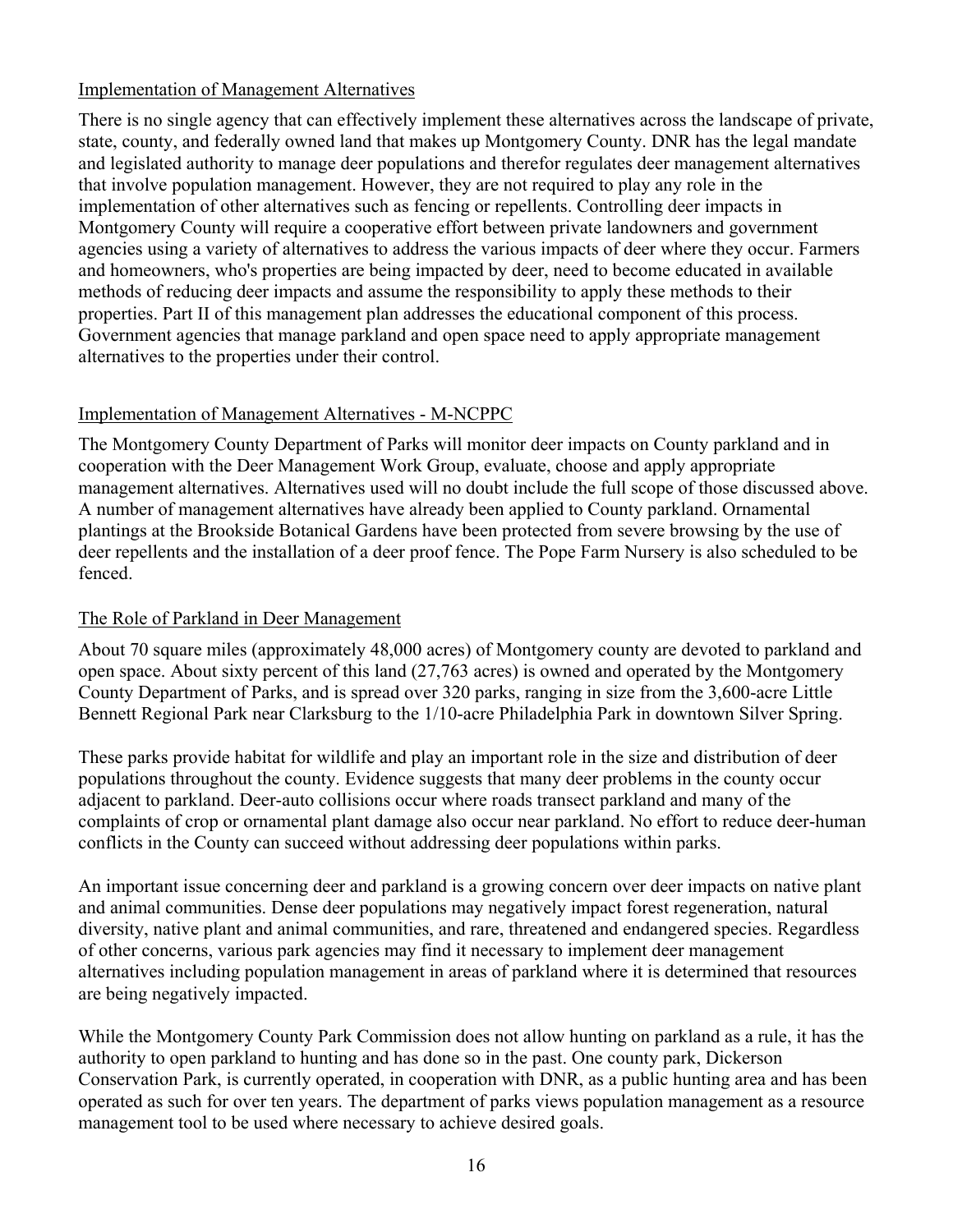Montgomery County also incorporates Federal, State, and municipal parkland. Included among these are the Chesapeake and Ohio Canal National Historical Park (4,184 acres), Seneca Creek State Park (6,000 acres), and eleven municipal parks (total of 2,766 acres).

The County will work with other park agencies to encourage their cooperation in efforts to reduce deerrelated problems in Montgomery County.

# Implementation of Population Management Alternatives

Lead agency DNR; participating agencies - M-NCPPC, M-NCPPC Park Police, Seneca Creek State Park

Public education on the use of repellents or fencing to protect property and crops, and efforts to reduce deer-auto accidents with public service announcements and warning signs are important steps in reducing deer-human conflict but they do little to resolve the problem of overpopulation. If deer populations continue to increase, it is likely that deer-related conflicts will continue to increase. Habitat will degrade and in the long run the deer population will also suffer. A program of population management can reduce both deer-human conflicts and deer impacts and must be considered as a tool in the long term reduction of deer-related conflicts in Montgomery County.

A number of options are available to reduce deer populations. Of the eleven management alternatives discussed above, three were determined to be practical and effective in reducing deer numbers.

- Modify Legal Harvest
- Deer Depredation Permits
- Direct Reduction (use of Sharpshooters or special hunts)

 Action 17. The Deer Management Work Group will review bag limits on deer in Montgomery County on an annual basis to ensure that current limits are appropriate to deer management goals where hunting is allowed. Work through appropriate DNR channels to make changes to bag limits as necessary.

Action 18. DNR, will work to coordinate efforts between agricultural community and local hunters to open more private land to hunting in order to 1) Augment the legal harvest during the regular hunting season; and 2) make more efficient use of DNR agricultural depredation permits.

Action 19. The County will encourage State and Federal Park officials to cooperate in efforts to reduce deer-related problems in Montgomery County.

Action 20. Develop guidelines for the implementation of Direct Reduction management on county parklands (Appendix IV).

Action 21. On an annual basis, the Deer Management Work Group will review data on deer-auto accidents, damage complaints by property owners, and impacts on natural communities. Using this information the group will identify "hotspots" where deer impacts are most severe and make recommendations on implementing appropriate management alternatives at specific locations. The Most recent Deer Management Annual Report and Recommendations is available on the web at: [www.mc-mncppc.org/environment/deer.](http://www.mc-mncppc.org/environmental/deer)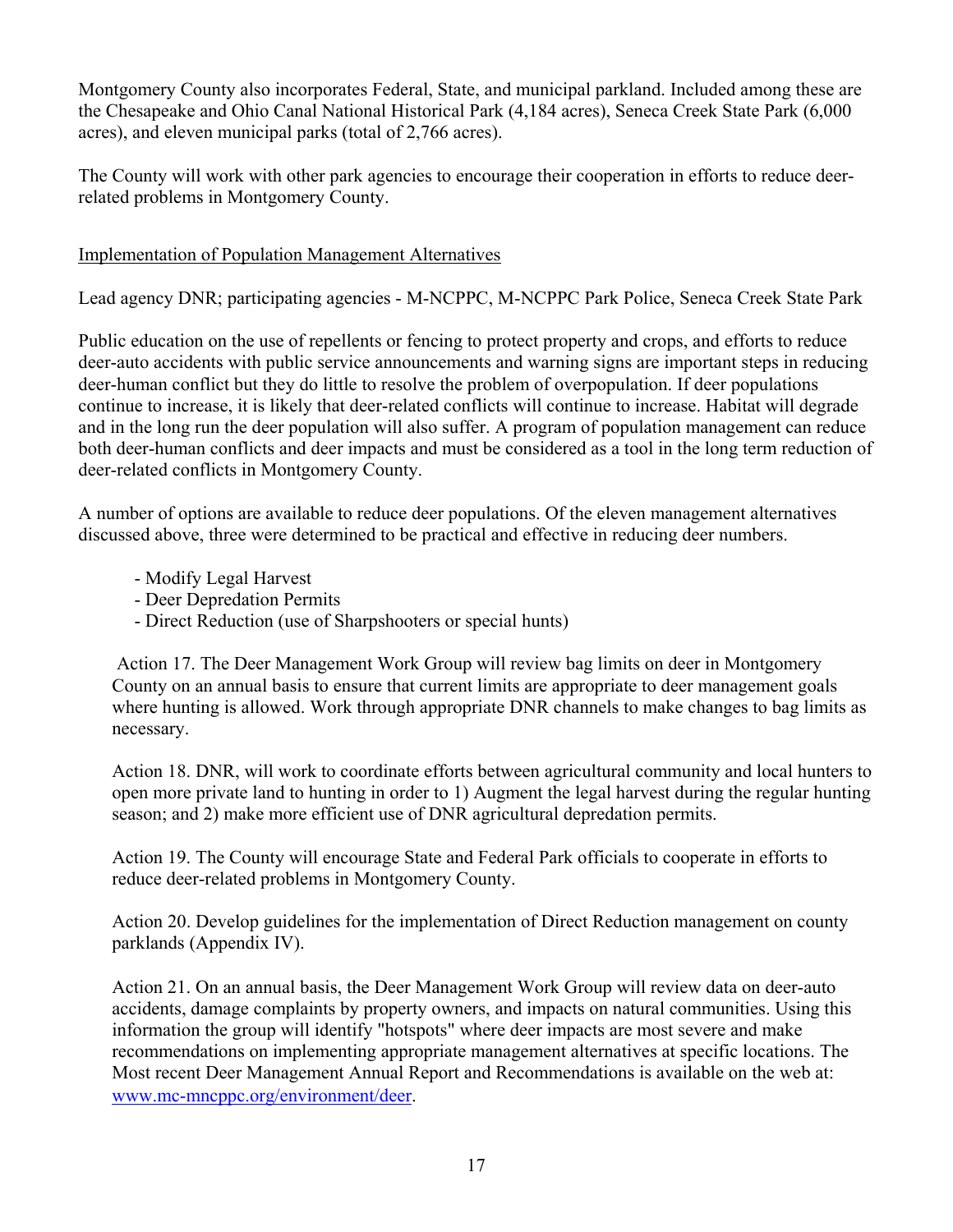# Criteria for Implementing Direct Reduction Management on Parkland

The complex nature of deer-related problems in Montgomery County makes the designation of hard and fast numerical criteria problematic. Ideally we might set a criterion based on deer population densities, as for example, direct reduction management will be initiated where the population density exceeds 30 deer per square mile. Deer density, however, is difficult and expensive to estimate over an area as large and fragmented as Montgomery County. Additionally, it is feasible that due to juxtaposition of habitat, roads and housing, an area with higher deer densities may have relatively few deer-related problems, while an area with lower deer densities may have a higher incidence of deer problems. If the goal is to reduce deerhuman conflicts it may be better to chose criteria based on the number of deer-auto collisions, or the number of deer damage complaints recorded for an area. However, here again, it is hard to set hard and fast numerical criteria. At what number of deer-auto collisions do we initiate action?

The threshold at which action is called for is driven by human values and tolerance levels that may shift over time. We believe that the guidelines set out below will serve to identify and prioritize areas where population management is needed.

#### Procedure for Recommending Direct Reduction Management on County Parkland

1. Data on deer-auto accidents, damage complaints by homeowners and farmers, and impacts on natural communities will be used to determine where deer problems are most severe.

2. These areas will be targeted as potential sites for direct reduction management and prioritized according to the severity of the problem, for example a site posing a public health hazard such as a high number of deer-auto collisions would receive a higher priority than damage to backyard gardens.

3. Sites given the highest priorities will be studied further. Deer population surveys and vegetation studies will be used to evaluate if deer densities are too high and if deer are negatively impacting the natural vegetation.

4. DNR will take the lead to evaluate sites to determine deer population parameters and make recommendations on the extent to which the deer population should be reduced. This estimate will be used to set specific short and long term reduction goals for each site.

5. On an annual basis, a list of sites recommended for direct reduction management will be submitted to the Director of Parks.

6. Decisions on the implementation of direct reduction management will be made by the Superintendent of Parks who will notify the Park Commission of any pending management actions.

7. Public input will be gathered and assessed. Public Meetings may be held. These meetings provide information to the public and offer a forum through which their concerns and questions can be addressed and they encourage public input into the design and implementation of specific management programs. Public input may also be gathered through direct mailings to the community when the number of residents affected is small.

8. Upon approval by the Superintendent of Parks, a program of direct reduction will be implemented. DNR maintains technical expertise and experience in conducting direct reduction management in urban park settings and will assist as a consultant and technical advisor in the design and execution of any managed hunts and/or use of sharpshooters (Appendix IV).

9. Data collected in future years will be used by DNR and M-NCPPC staff to evaluate and fine-tune management actions at specific sites.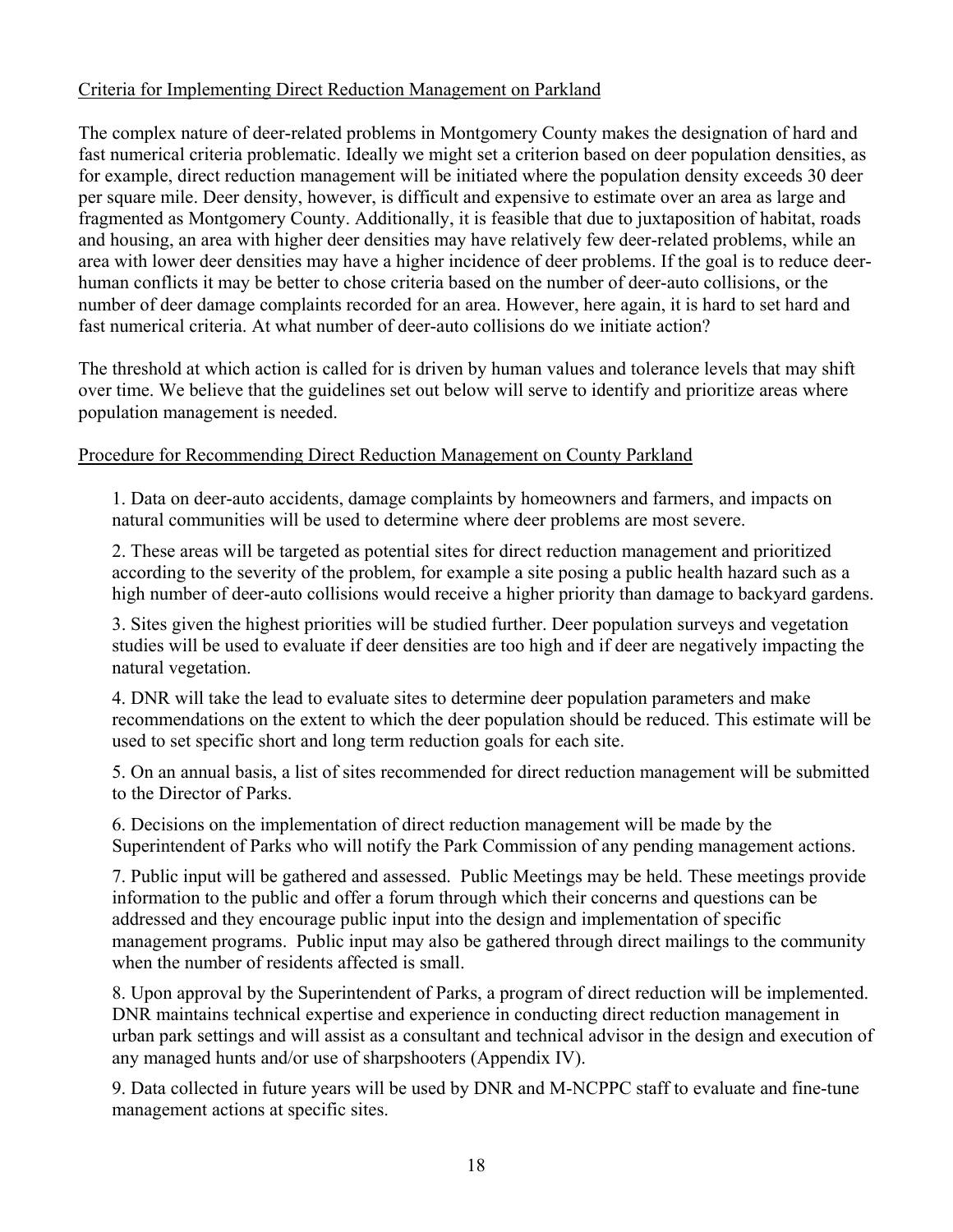# **Part IV - Deer Impact Data**

#### **Materials and Methods**

This plan calls for the Montgomery County Deer Management Work Group (DMWG), on an annual basis, to review deer-impact data. The following explains what data is used and how these data are collected and analyzed. The Most recent Deer Management Annual Report and Recommendations is available on the web at: [www.mc-mncppc.org/environment/deer.](http://www.mc-mncppc.org/environmental/deer)

#### **Assessing Deer Impacts**

The DMWG collects data on deer-related vehicle collisions, agricultural crop damage, damage to home landscaping and damage to natural vegetation. The locations of deer-related vehicle collisions, agricultural crop damage complaints, and homeowner complaints are mapped or otherwise geographically analyzed to determine where existing problems are most severe. The following sections give information on the data collected and how that data is interpreted.

#### a) Deer-vehicle Collisions

Deer-vehicle collisions (DVCs) represent important safety concerns including the potential for personal injury and death. For this reason reducing deer-vehicle collisions is a primary objective of the County's Deer Management Plan. Data on DVCs are collected from the following sources.

- 1. The Montgomery County Police Department (MCPD) keeps records on deer collisions on county roads that require police response as well as dead deer seen on roads by police officers and reported to the Division of Animal Control (Animal Control) for pick-up. The MCPD data, because it includes data on collisions in which the deer are not necessarily recovered, includes the most complete numbers for county roads but does not include all deer collisions on state roads or the many DVCs that go unreported. The data is analyzed by the MCPD and an annual report is issued. A copy of this report is sent to the DMWG and included in the appendix of this report.
- 2. Animal Control is responsible for picking up dead deer on county roads. Detailed location information on each pick-up is provided to the DMWG in an annual summary report. This data is mapped to determine the distribution of deer-vehicle collisions on county roads.
- 3. Road-killed deer on state roads within the county are picked up by the State Highway Administration (SHA). This data was not available for 2002 due to changes in collection protocol but will be provided to the DMWG and mapped in the future.

The data provided by the above agencies in some cases is complementary and in other cases overlaps considerably. Due to the detailed location information provided, the flexibility of the database, and in order to eliminate overlap, only Animal Control and SHA data is used for mapping. The distribution of deer-vehicle collision locations is used to help delineate hotspots of high deer density and activity in the county.

In addition, this data is shared with the Department of Public Works and Transportation (DPWT). Where appropriate, recommendations are made to implement measures to attempt to reduce the numbers of DVCs along identified stretches of road.

# b) Citizen complaints

Citizen complaints are received by a variety of agencies including DNR, M-NCPPC, local nature centers, the Montgomery County Cooperative Extension Service, The Maryland Nuisance Wildlife Information Line and the Montgomery County Council Office. Often, calls are referred from one agency to another. Consequently, there is no single database to keep track of this information.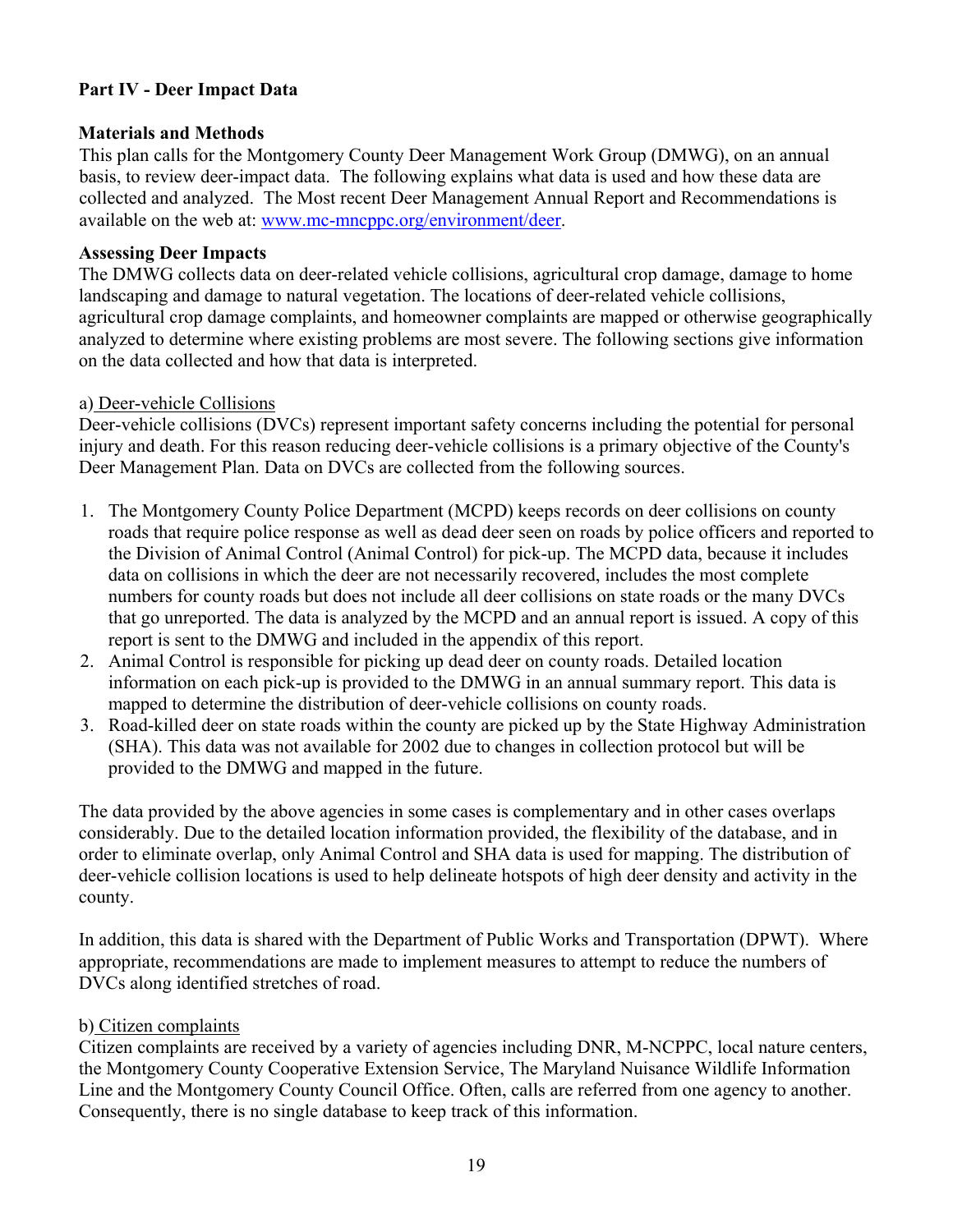Phone calls received by the M-NCPPC through the phone number listed on the brochure "Living with White-tailed Deer in Montgomery County, MD", represent a sample of these calls. Location information is recorded to identify the distribution of citizen complaints throughout the county. This representative sample of calls is also used to document caller concerns.

# c) Damage to Agricultural Crops

Farmers and the County Cooperative Extension Service monitor damage to agricultural crops. Average yields over time are monitored for purposes of crop insurance. Deer management permits (DMP's) are issued by DNR to landowners who are experiencing excessive deer damage to agricultural crops. The permit allows the landowner to harvest deer outside of state hunting seasons and bag limits. Records are kept of the number of deer harvested on these permits each year and an annual report including the mapped locations for DMP's issued in Montgomery County is sent to the DMWG. This information is transferred to The DMWG's deer incident map and used to track locations of high crop damage. Additional information is gained through interviews with farmers.

# d) Damage to Natural Vegetation in M-NCPPC Parks

- 1. The M-NCPPC, Montgomery County Natural Resources Management (NRM), initiated a study in 1995 to identify and document the impacts of deer on natural vegetation in the county. Twenty (20) permanent study plots have been established in various parks and habitats in the county. Each study plot is 20 meters by 20 meters in size. The plots were established in pairs; one plot is enclosed in deer proof fence the other plot is not and serves as a control. Data collection follows protocols from the Manual for Monitoring Vegetation on Public Lands (Storm 1992). Between 1996 and 2000 data was collected on overstory and sapling tree species, seedlings of tree and shrub species, shrub cover, ground and vine cover and herbaceous species. Currently data is collected on seedlings, canopy and understory cover. By comparing changes in vegetation inside and outside of these deer exclosures over several growing seasons, NRM staff is able to document and monitor the extent to which deer are altering park vegetation and correlate these impacts with local deer densities.
- 2. In early April 1996 additional study plots, of a different type, were established in parks to gather site specific data on the availability and use by deer of woody browse (stems and twigs of woody plants eaten by deer). The availability and use of woody browse in winter is a useful indicator of overall deer impacts on woody vegetation. A series of 1.67 meter radius plots was established in each park and inventoried using a twig count method (Storm 1992). All twigs 2.5 centimeters or greater in length and less than 1.5 meters above the ground are examined. The number of browsed and unbrowsed twigs for each woody species in each plot is recorded. The total of browsed and unbrowsed twigs represents the available browse. A ratio of browsed to total twigs is expressed as a percentage of available browse that was consumed. Additional study plots are added in new parks. Due to the extensive size of our park system all plots cannot be surveyed every year.
- 3. In 1993-94, 1995-96 and 1997-98 staff from the Maryland DNR Natural Heritage Program surveyed selected Montgomery County Parkland for Rare, Threatened, and Endangered (RTE) plant species (Weigand, 1997). As part of this work, observations were recorded about the condition of plant communities within these parks. Observations include the extent to which deer are impacting plant communities and the threat posed to RTE plant species. A report containing this information is provided to M-NCPPC for each inventory.

# e) Lyme Disease

Citizen concern about the increasing incidence of Lyme disease in the county has increased in recent years and the DMWG is tracking data on this public health issue. Lyme disease is a bacterial disease transmitted to animals and humans by ticks, primarily the blacklegged or deer tick (Ixodes scapularis).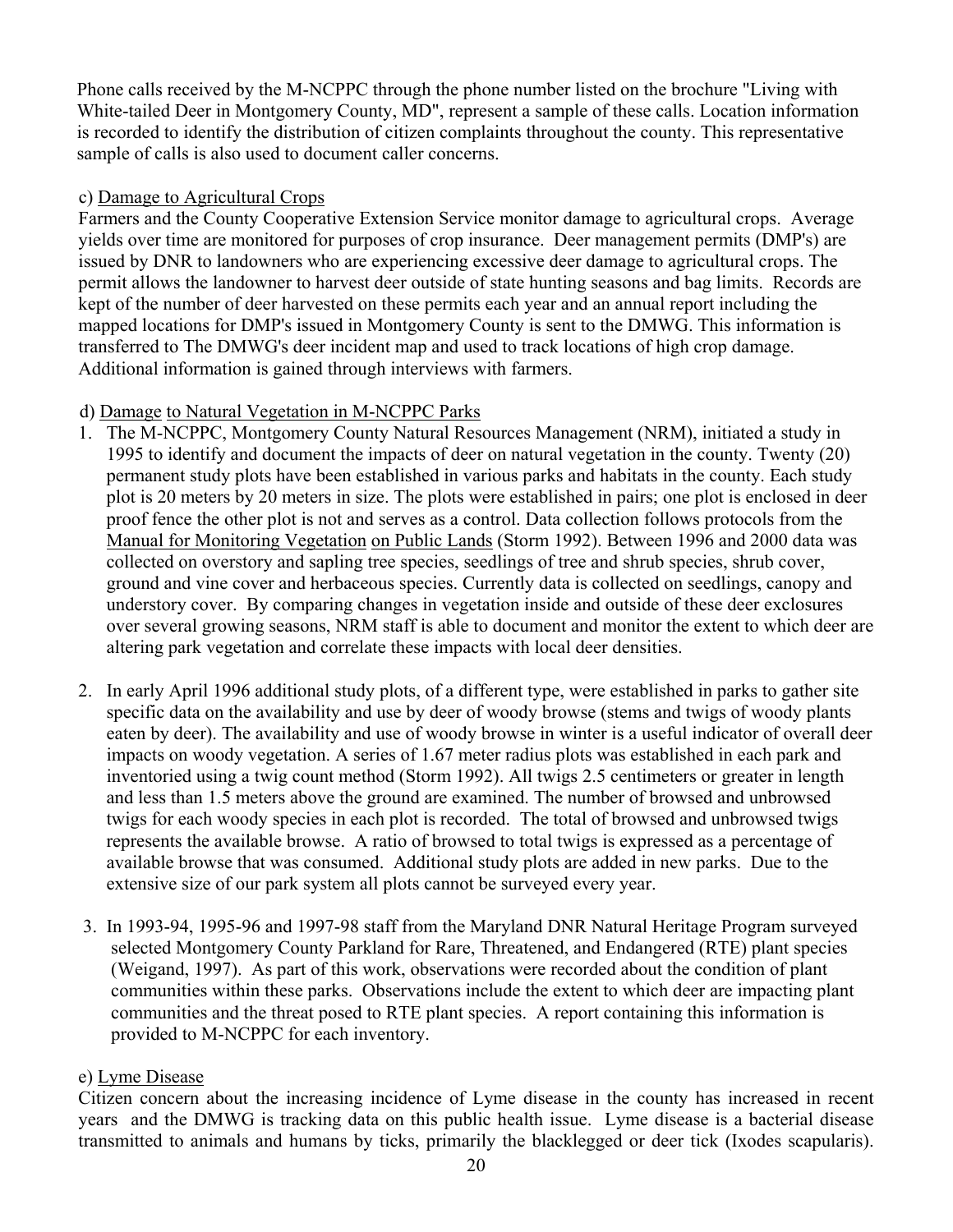The nymph stage of the tick, which is active from late spring through summer, is most likely to transmit Lyme disease. Symptoms can resemble the flu, severe arthritis and even Alzheimer's disease. When caught early, Lyme disease is easily treated with antibiotics.

The Maryland State Office of Veterinary and Public Health keeps data on the number of confirmed cases in each county. The DMWG contacts this office annually to obtain these records and receive an update on data collection information and trends. In addition the DMWG attempts to keep current on issues related to Lyme disease and make this information available through our public education efforts.

#### **Assessing Deer Populations**

Deer population surveys provide important information for further evaluating hotspots, developing recommendations, establishing management goals and evaluating management efforts. Deer population counts are conducted in county parks identified as hotspots using spotlight counts, walking surveys and aerial counts. Spotlight counts are counts taken at night from vehicles using high-powered spotlights. Walking surveys involve walking park areas of known size and counting deer seen along transects. Aerial surveys are conducted from aircraft and involve counting deer visually during the day when snow is on the ground or using forward-looking infrared (FLIR) technology to videotape deer and counting is done from the videotape at a later date. In each case the number of deer observed is recorded. Spotlight counts and walking surveys are repeated several times to get an average number. Due to costs of using aircraft, aerial surveys are generally conducted only once a season.

Using the report maps, park staff delineates the area covered, determines the area of deer habitat present and determines the number of deer per square mile of habitat. To determine the area of deer habitat GIS is used to measure the acreage of land that is forest, field, or cropland. Housing areas are excluded. Park staff then estimates what the population will be after this year's fawns are born. Biological data collected during direct reduction management programs is used to determine doe: fawn ratios and other parameters necessary to better predict population growth specific to each park. These data are used to establish short and long-term population management goals.

It is important to note that while the population survey methods used are currently the best available to estimate deer densities in our area, the results are only estimates. Aerial surveys in particular represent a one-time snap shot of deer observed in the area at that time.As the technology improves so will the accuracy of the data. Recent studies have demonstrated that surveys most often under count deer, resulting in estimates lower than actual densities (Jay McAninch, Minn. DNR, personal communication). For the purposes of the recommendations outlined here, the population data should be considered as the minimum density for each site surveyed.

Additional data collected by DNR on the number and sex of deer harvested in the County is used to determine population trends on a countywide (rather than park by park) basis. These data are also used to evaluate if changes to hunting regulations recommended in past years are having desired effects. Additionally, in the winter of 1996, DNR initiated a five-county Regional FLIR survey. This survey, encompassing Montgomery, Prince George's, Anne Arundle, Baltimore and Howard counties, offers significant promise toward the development of a region-wide index to deer density. This index, when developed over time, will allow managers to track long-term trends in deer populations and concomitantly evaluate the effects of management recommendations on a landscape scale.

# **Developing Recommendations**

Locations of deer related impacts (deer-related vehicle collisions, citizen complaints, agricultural damage, damage to natural vegetation) are mapped or otherwise captured geographically. Areas with the greatest concentration of deer-related incidents are identified as "hotspots". Additional areas may be identified for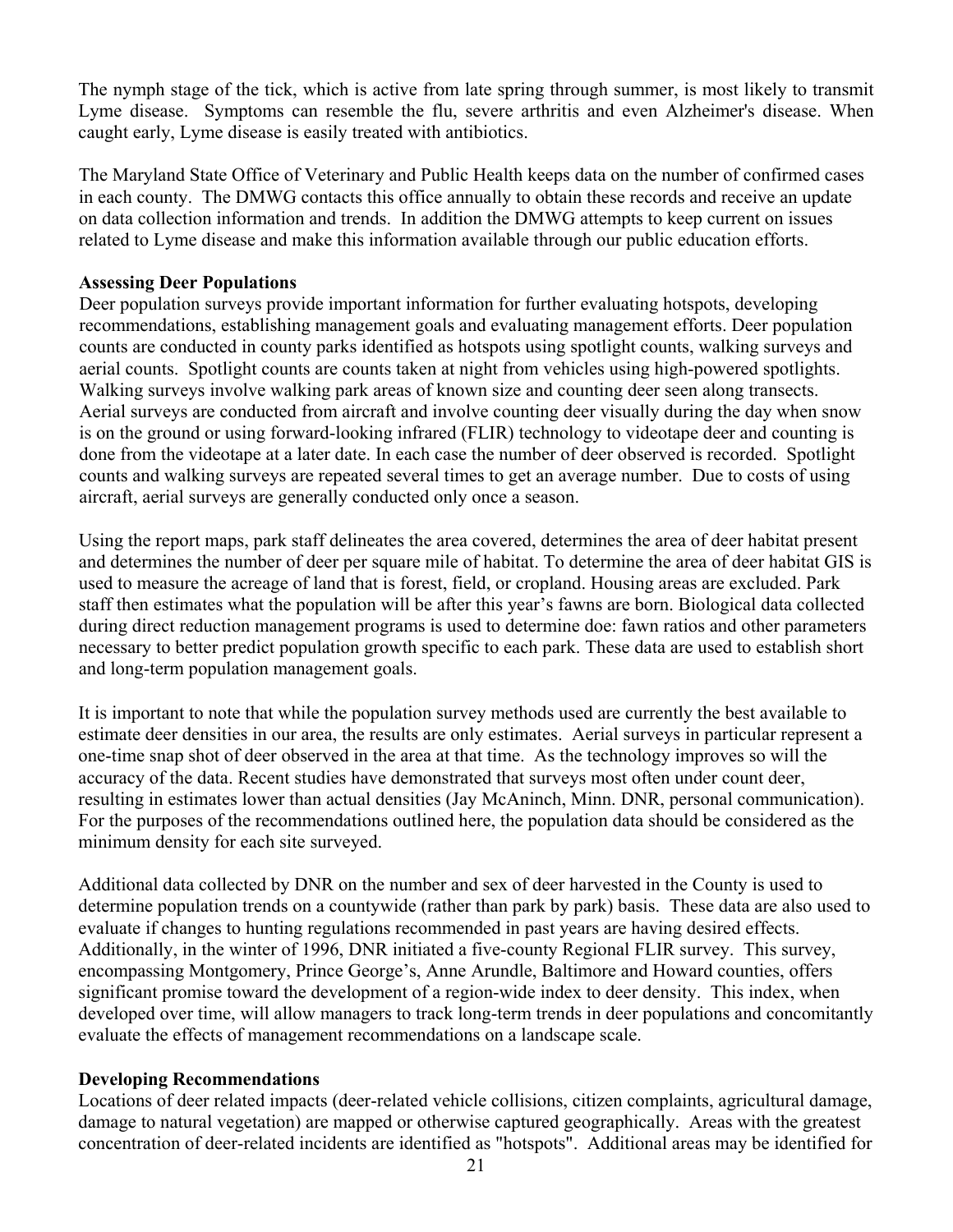management due to site-specific problems. In these cases the local problem is of great enough concern that it should be addressed even in the absence of other impacts. For example management action may be desirable for purposes of reducing vegetation impacts in parks that have resources of countywide significance or for an area identified as having an extremely high rate of crop damage, Lyme disease, etc.

Deer impact data, population data and other relevant information is used to develop a list of deer management options that might be used for each hotspot. A list of general and specific recommendations is developed.

General recommendations have countywide application and might include continued educational efforts, identification of areas where more data is required, adjustments to county or state regulations. Specific recommendations include management options that might be applied at specific locations such as local educational workshops for communities experiencing damage, use of fencing or reflectors on specific stretches of high-risk roadways, or the implementation of population reduction management on a specific parcel of land.

# **Determining Cultural Carrying Capacity**

The goal of Montgomery County's Deer Management Plan is to reduce deer-human conflicts to a level that is compatible with human priorities and land uses. Biologists refer to the maximum population density at which deer-human conflicts are at acceptable levels as the cultural carrying capacity (CCC). CCC is driven by human values and tolerance levels that vary from location to location and change over time. As educational efforts outlined in the County's deer management plan move forward, citizens will learn how to better cope with and reduce deer impacts (i.e. by use of repellents, fencing, vegetation management, and improved driving habits); human tolerance for deer should increase accordingly. At the same time, as population management efforts are implemented (i.e. changes to state hunting regulations, managed hunts, contraception experiments), deer numbers will begin to stabilize and in some cases be reduced. It is presumed that at some point the deer population and human tolerance of deer will reach equilibrium. There is no way of determining this number before it is reached.

An important goal of the deer management program is to reduce the negative impacts of deer on natural communities in order to preserve the natural diversity of flora and fauna within our county parks. Different parks in the county serve different purposes. Conservation parks and other park areas designated as being of high natural value are the highest priority. Studies have shown that in forested areas where the goal is to preserve natural diversity, deer densities should be maintained at approximately 18-30 deer per square mile to allow for optimum forest regeneration and assure habitat for forest species (Tilghman, 1989). Because land-use in our parks includes affording the public the opportunity to see deer and enjoy them as well as preserving natural diversity the most appropriate number of deer will likely be at the high end of this number or slightly higher.

In park areas that serve other functions such as recreation, or that are small and/or of generally lower natural quality, deer impacts are of less concern therefore population management may not be a priority.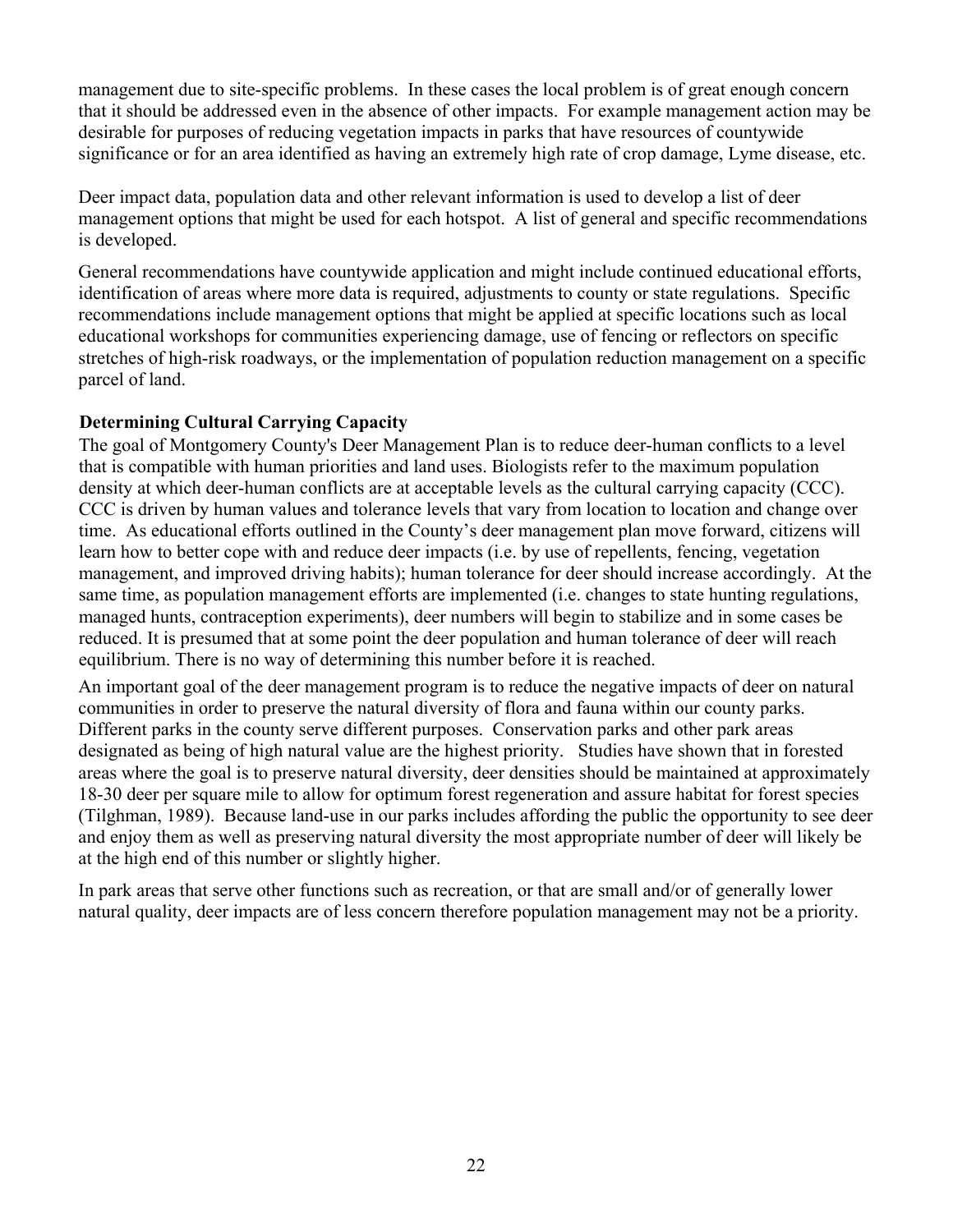# **Results and Discussion of Deer impact data collected through 2003**

#### **Assessment of Deer Impacts**

a) Deer-vehicle Collisions

Table 1 is a summary of Deer-vehicle collisions (DVCs) reported by the MCPD, Animal Control and SHA for the years 1994 - 2003.

Numbers of DVCs reported from specific roads can vary widely from year to year. For example a 1.5 mile stretch of Brink Road in 1996 and 1997 had one of the highest concentrations of DVCs in the county (18 and 21 respectively). In 1998 the same stretch of road had only 7. In 1999 the number increased to 11, in 2000 it was 9 and in 2001 it was 13 . It is likely that deer are responding to a number of natural and man-made conditions including crop rotation, acorn production, development or other pressures that can change drastically from year to year. This makes it difficult to establish patterns and to justify expensive long-term remedies for what may be temporary conditions.

| <b>Source</b>         | 1994 | 1995   | 1996   | 1997   | 1998   | 1999  | 2000   | 2001   | 2002         | 2003   |
|-----------------------|------|--------|--------|--------|--------|-------|--------|--------|--------------|--------|
| MCPD <sup>1</sup>     | ,343 | .244   | 776    | 705    | 774    | ,891  | 2,033  | 2,003  | 2127<br>4.14 | 2,047  |
| <b>Animal Control</b> | 447  | 509*   | $521*$ | 547*   | $631*$ | .059* | $112*$ | $123*$ | $1,194*$     | $180*$ |
| <b>SHA</b>            | 211  | $192*$ | $200*$ | $390*$ | $608*$ | 577*  | $675*$ | $713*$ | N/avail      | $341*$ |

Table 1. Deer-vehicle Collision Data 1994 - 2001

1 - number includes incidents where deer were struck but deer were not recovered.

\* - -Mapped locations

Various sources as noted

Deer-vehicle collisions are widespread throughout the county. While DVC concentrations are identified and analyzed for remedial actions, these concentration points make up only a fraction of the total. DVCs are mapped using grids approximately 1000 feet square. In 2002 Animal Control recorded road-killed deer picked up in 754 grid blocks. Of the 754 blocks 86% (651 blocks) had only 1 or 2 DVCs. Ninetyfive percent (95%) had three or fewer collisions. The vast majority of collisions countywide don't occur in concentration areas but are spread broadly over the county. Therefore, countywide efforts in education, improved driving habits, improved signage and road design are important to long-term, general reductions of DVCs.

DVCs continue to be high at several cloverleaf interchanges of Interstate 270. Due to high traffic volumes and high speeds it is likely that DVCs are especially dangerous at these location. Most of 270 is fenced but the fences must have breaks at exit ramps and vegetation growing within cloverleaves may attract deer. Methods to address these localized DVCs are being investigated.

# b) Citizen complaints

The number of phone calls received by APHIS and the M-NCPPC from 1992-2003 are summarized in Table 2. It is important to note that the annual number of calls does not necessarily represent the level of concern. Since most citizens are only going to call this number once, each phone call represents a new household where deer have begun to cause citizen concern.

Citizen complaints range from concerns about deer-vehicle collisions to an increase in deer ticks and Lyme disease. By far the most often heard complaint from citizens is the damage done by deer to landscaping vegetation. An issue of growing concern to county residents is the increased exposure to Lyme Disease (see section on Lyme Disease below. Most calls (>75%) were from citizens living adjacent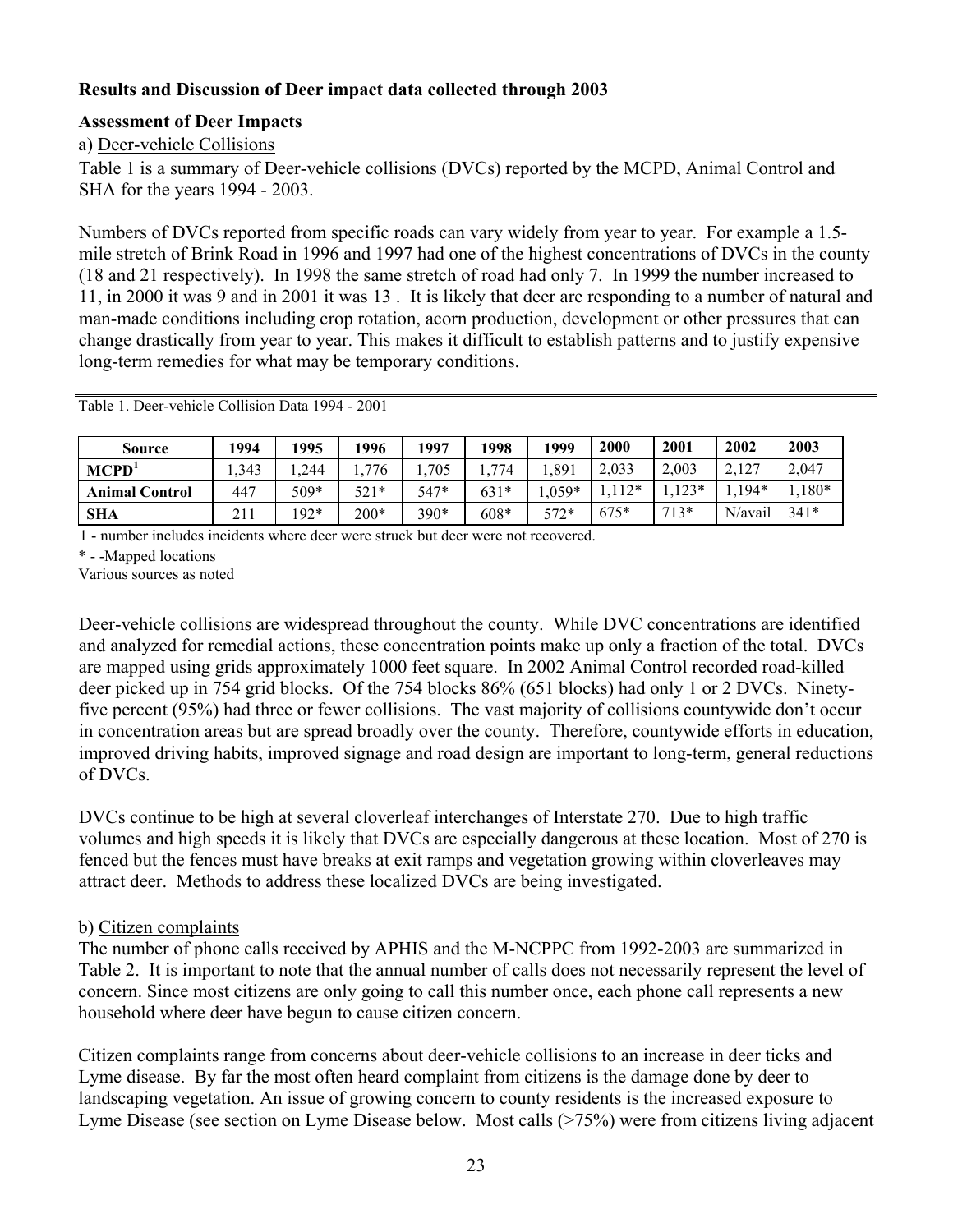to or within several blocks of parkland. The most common concerns are listed below and prioritized according to how frequently each concern was expressed.

- 1. Damage to landscaping and gardens has increased to unacceptable levels.
- 2. The number of deer ticks in the area has increased the risk of contracting Lyme disease (callers voicing this concern often had a family member or neighbor with the disease).
- 3. Deer-vehicle collisions are a major concern
- 4. Deer have become extremely bold and can no longer be frightened from yards. In some cases deer are viewed as posing a physical threat, especially to children.
- 5. The amount of deer droppings in yard has reached a point that is intolerable and a potential health threat for children playing in grass.
- 6. The number of deer feeding on property has increased in recent years. (Many callers expressed the desire to have numbers reduced)
- 7. Repellents and barriers are often ineffective and/or unacceptable at current deer numbers.

In addition to phone calls and letters from individuals the county received requests from several community groups to have deer population management conducted on parkland adjacent to their communities.

**Table 2. Citizen deer complaints received by APHIS and M-NCPPC from Montgomery County citizens, 1992- 2003.** 

| Year               | 1992          | 1993 | 1994       | 1995 | 1996 | 1997 | 1998 | 1999 | 2000        | 2001 | 2002        | 2003 |
|--------------------|---------------|------|------------|------|------|------|------|------|-------------|------|-------------|------|
| $#$ calls to Aphis | 123<br>ر ہے ا | 166  | 211<br>411 | 125  | 75   | 136  | 134  | cπ   | c٨          | 58   | $77**$<br>∸ | 54   |
| # calls to M-NCPPC | U/A           | U/A  | U/A        | 48   | 82   | 47   | 54   | 42   | $4^{\circ}$ | 43   | 43          | JІ   |
| Total calls        | U/A           | U/A  | U/A        | 72   | つぐつ* | 185  | 79   | 99   | QQ          | 101  | >115        | 85   |

\* M-NCPPC announced its first year of managed deer hunts in 1996; this event likely led to increased number of calls. \*\* data incomplete only January – September 2002.

Note: these numbers do not include several hundred annual calls to MD DNR offices. (pers. Comm. P. Peditto) Source: U.S. Dept. of Agriculture, AHPIS, Annapolis, Md and M-NCPPC

# c) Damage to Agricultural Crops

Agricultural producers have a number of methods that they can utilize to reduce deer damage. Those that utilize small acres for high priced crops may find the use of fencing to be cost-effective. The use of dogs contained by underground or invisible fences has been very effective in nurseries and orchards. Farmers raising row crops often manage too much land to make these methods cost effective. Since many sites experiencing agricultural damage are located outside of the urban zone where hunting with firearms is permitted, an approach to reducing deer impacts would be through increased bag limits, improvements to the Deer Management Permit (DMP) program, and increased efforts to manage deer populations on private property. Where agricultural damage does exist in the urban zone it is often adjacent to parkland or other private open space. In these cases where the use of fencing and/or dogs is not cost effective, cooperative efforts between the agricultural producer and adjacent landowners may be needed to reduce deer numbers and damage.

An informal survey of farmers operating in hotspots in 2002 by the County Extension Agent identified the following information.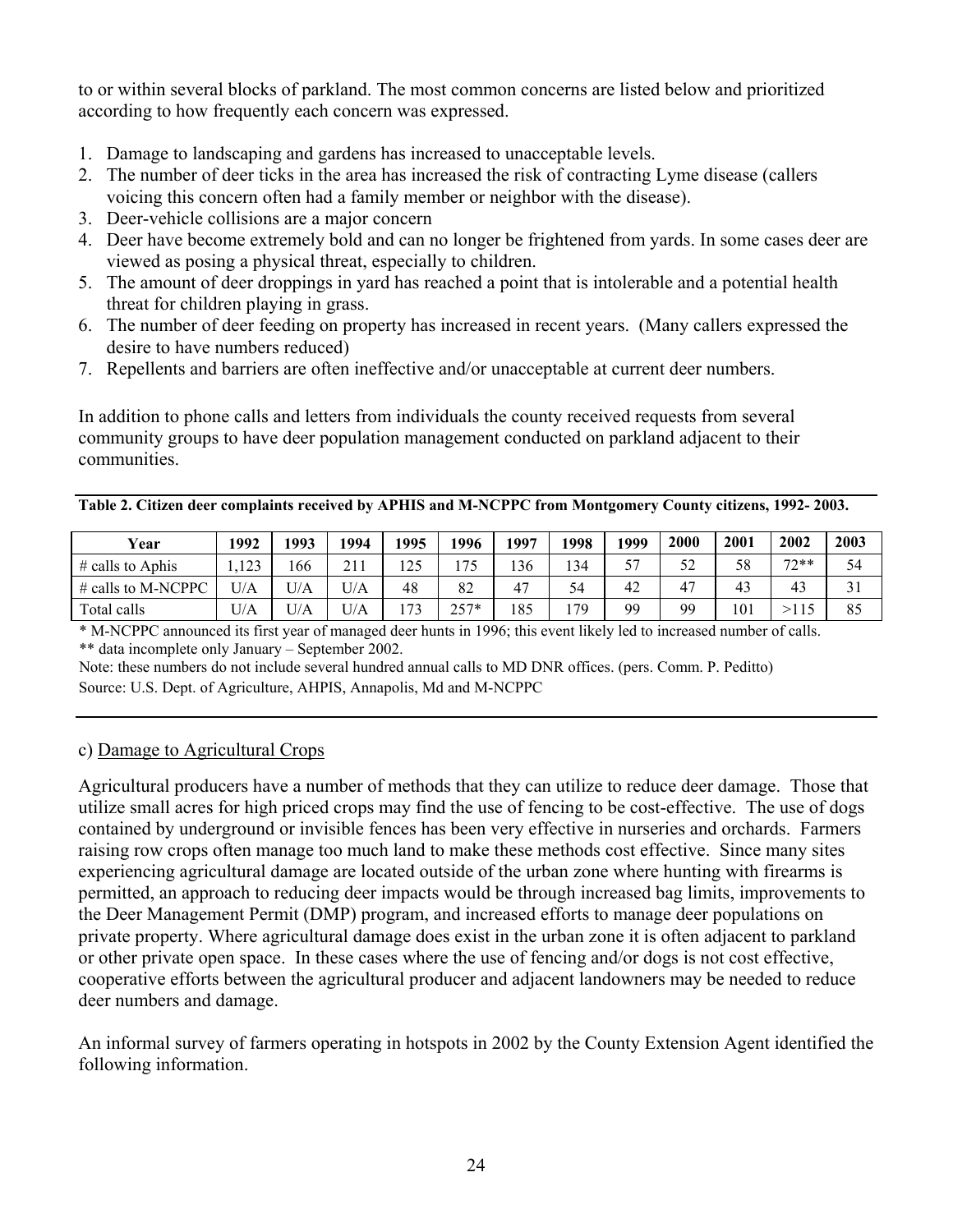- 1. Crop loss due to deer is being evaluated by farmers in several ways including the use of harvest machinery equipped with global positioning (GPS) systems. GPS systems can accurately pinpoint yields in fields and portions of fields with about a 1% margin of error.
- 2. Crop losses ranged from minimal in some areas to 100 % in certain fields. Losses countywide probably average 10 to 15% with corn and soybeans sustaining heavy losses due to the high number of acres of these two crops. Other crops impacted include vegetables, small fruit, tree fruit, ornamentals, and hay.
- 3. Some farmers are modifying the crops they choose to plant in certain fields or in some cases abandoning certain fields altogether.
- 4. Damage levels reported in 2002 were higher than the previous two growing seasons. This is typical of crop years with less than average rainfall. Deer damage is most noticeable and has a proportionally larger impact on crop production during times of drought or other stress when crop production is marginal.
- 5. A formal written survey will be mailed to farmers at the end of the 2003 cropping season.

In 2003 Deer management permits (DMPs) were issued at most of the same locations in the county as in previous years.Table 3 shows the number of deer harvested using DMPs from 1993 to 2002. The decrease in deer harvested with DMPs in 2001 is likely the result of several factors. 1) Lower numbers of deer and depredation where DMPs have been used regularly, 2) Lack of ability to use DMPs within the urban zone (the urban zone is the southeast two-thirds of the county in which the discharge of firearms requires a county police exemption). Agricultural damage in the urban zone may not be well represented by DMP's. Unless a farmer can get an exemption to the weapon ordinance a DMP may be of limited use and landowners may be reluctant to apply for them.

| Table 3. DMPs issued by DNR in Montgomery County 1992-2002 |  |
|------------------------------------------------------------|--|
|                                                            |  |

| <b>Year</b>                        | 1993 | 1994 | 1995 | 1996 | 1997 | 1998 | 1999 | 2000 | 2001 | 2002 | 2003 |
|------------------------------------|------|------|------|------|------|------|------|------|------|------|------|
| # deer harvested on<br><b>DMPs</b> | 82   | 188  | 330  | 361  | 400  | 415  | 415  | 432  | 291  | 223  | 439  |
| Source - DNR                       |      |      |      |      |      |      |      |      |      |      |      |

As a result of DMP use and regulation changes over the past several years, some farmers have experienced a drop in deer numbers and depredation. A 2001 survey of Maryland farmers released by the Maryland Agriculture Statistics Service showed that since 1996 there has been some reduction in crop losses due to deer statewide. The decrease in damage varied depending on the crops grown. Unfortunately the central region of the state, including Montgomery County, did not show as much improvement as some other areas. In the central region, losses per acre of soybeans decreased by 19% and losses of corn increased only slightly (4%), while losses of wheat increased by 200%. This may be because farmers are more restricted in their use of DMPs within these more urban areas. A new survey is planed for early 2004.

# d) Damage to Natural Vegetation in M-NCPPC Parks

1. Data from 20 permanent study plots were collected during the 1995-2001 growing seasons. Data analysis strongly suggests the following: 1) Deer impacts are reducing height, number and species diversity of seedlings within our parks, 2) understory density has been dramatically reduced and 3) The effects appear greatest in parks with higher densities of deer. Studies done in Pennsylvania, Virginia and elsewhere have shown that an overabundance of deer can profoundly affect the species composition and density of forest understory (McShea and Rappole 1997) and the regeneration of forest trees (Tilghman 1989). This in turn affects wildlife diversity, particularly for forest interior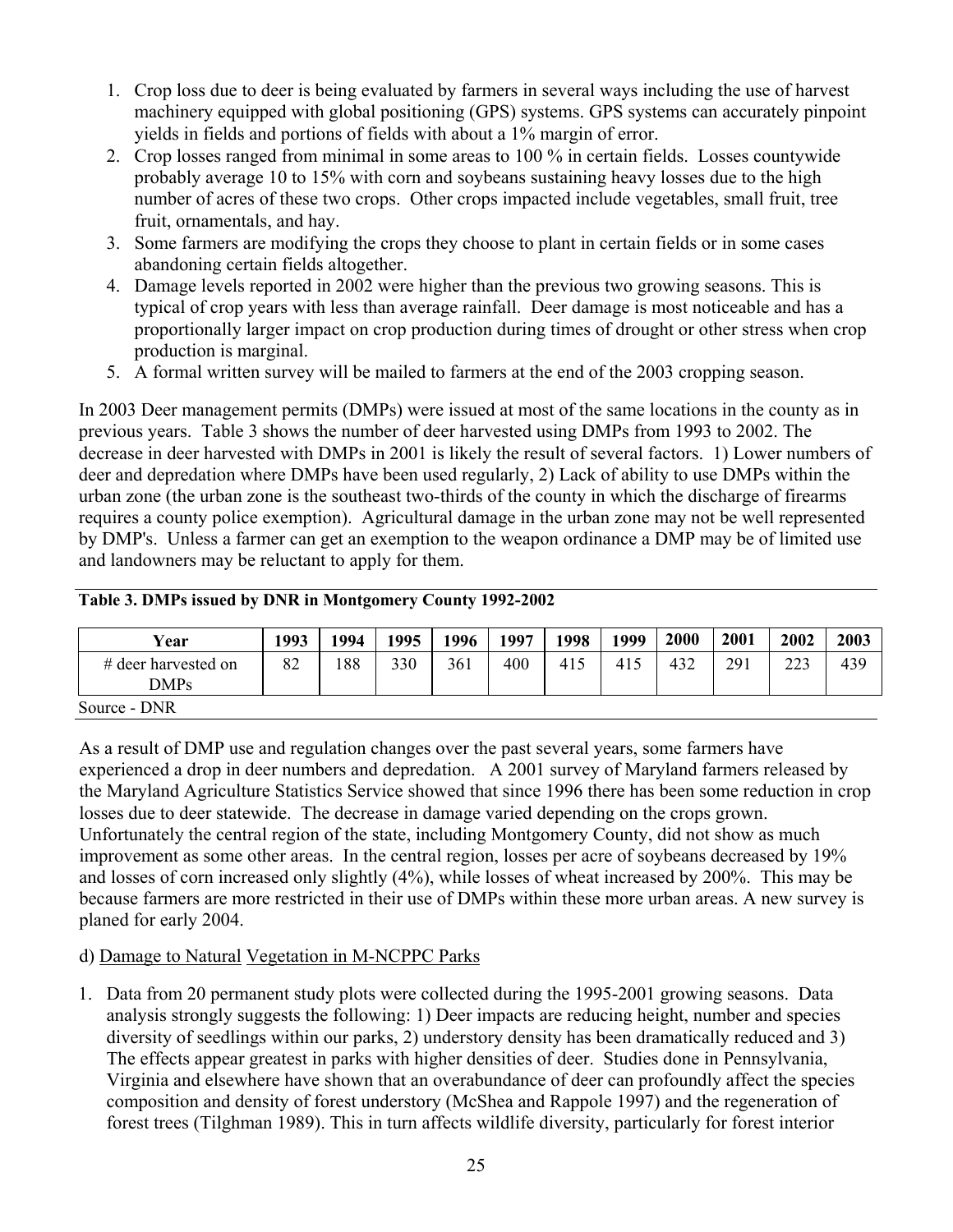birds, small mammals and other species that nest in the understory or on the forest floor (DeCalesta 1994; McShea and Rappole 1997). The development of a prominent browse line in several of the parks further suggests that deer are an important factor in the reduction of saplings and seedlings. Figure 1 illustrates the difference in vegetation density inside and outside of study exclosures after approximately 6 years.

Figure 1 Photos taken inside and outside of deer exclosure showing difference in forest understory.



Within deer exclosure at Black Hill Regional Park-Understory vegetation includes dense growth of shrubs and seedlings



Outside of deer exclosure at Black Hill Regional Park Understory vegetation has been nearly completely consumed by deer.

- 2. Ninety-three browse plots were inventoried during late winter 2003 to determine the availability and usage of woody plant browse. These data are summarized in table 4 along with data from previous years. Percent browsed is considered heavy at 50-100%, moderate at 10-49% and light at 1-9% (Aldous, 1944). Qualitative assessment of long-term trends of this data set strongly suggests that total available browse is slowly being reduced and that the percentage of browse consumed each year is slowly increasing in parks where deer populations are not being managed and that population management is reversing this trend.
- 3. Reports issued by staff from the Maryland DNR Natural Heritage Program entitled "Inventory of Rare, Threatened and Endangered Plant Populations and Significant Habitats on Select Park Lands of the M- NCPPC in Montgomery County, Maryland" (1995,1997, 1999) comment on the high density of deer present in many of the parks surveyed and the impacts on plant communities. The following excerpt from the 1995 report summarizes their observations.

"Every park surveyed during this project has an overpopulation of deer. The severity of this problem varies from one park to another, but it represents a considerable threat to the native vegetation in every park. Browse lines are evident in forested areas, indicating deer populations have exceeded the carrying capacity of the land...As a result of overpopulation, and selective browse habits, deer are determining the dominant vegetation in some areas. Plants that are favorite food, such as lilies and orchids, are declining and becoming locally rare. Conversely, plants that are seldom browsed are becoming more dominant. …adverse changes to the floristics of natural areas are occurring. If quality of the vegetation and integrity of natural communities is to be stabilized over the long term, acceptable methods of deer control must be implemented."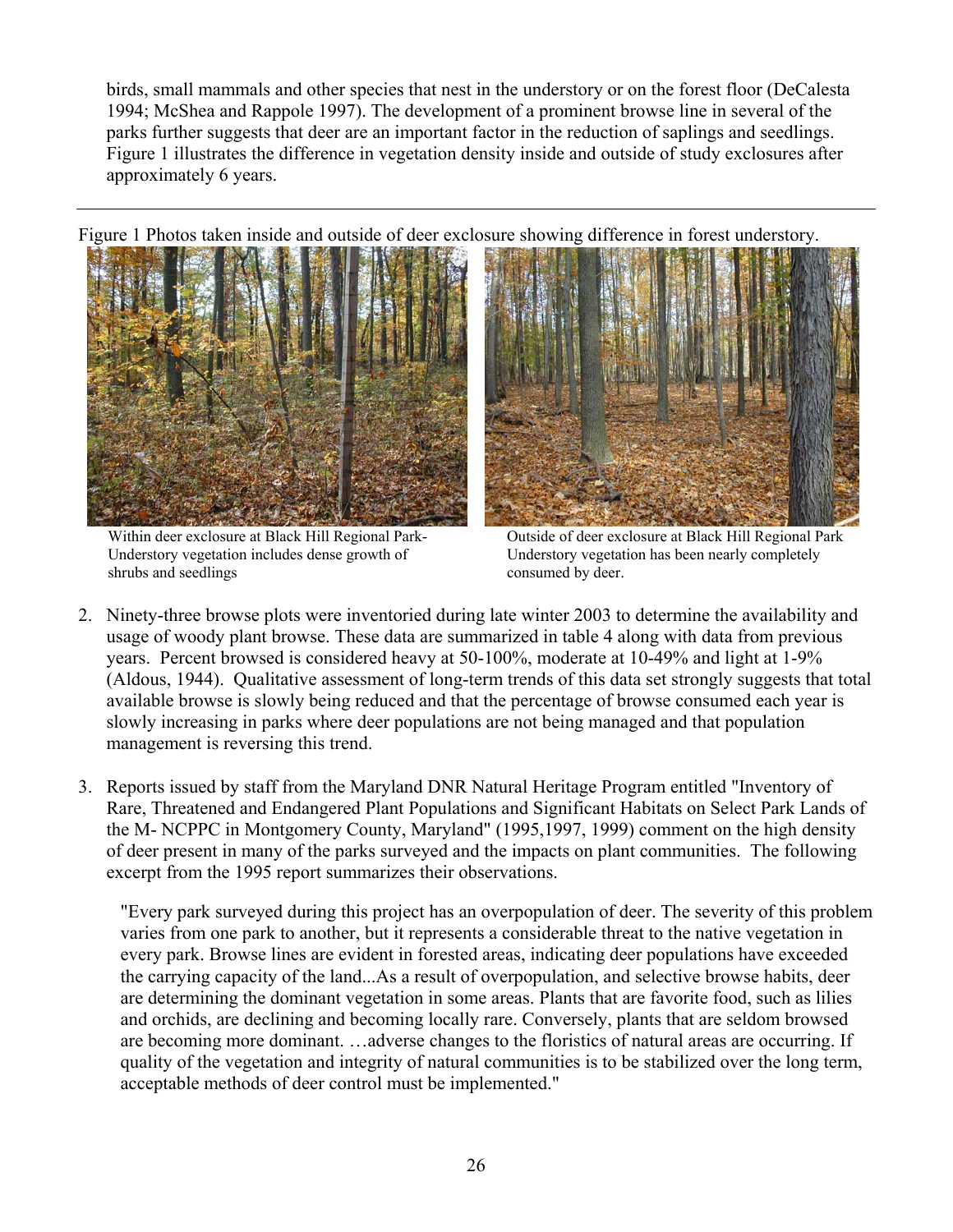#### **Table 4. Summary of browse availability and use by deer in selected parks Winter 1996 – 2003**  Shaded cells show years where population management was conducted

| Percent browsed is considered heavy at 50-100%, moderate at 10-49% and light at 1-9% (Aldous, 1944). |     |          |                                |              |     |     |              |     |          |          |              |              |              |              |
|------------------------------------------------------------------------------------------------------|-----|----------|--------------------------------|--------------|-----|-----|--------------|-----|----------|----------|--------------|--------------|--------------|--------------|
| Park                                                                                                 |     |          | Available woody stems per plot |              |     |     |              |     |          |          | % browsed    |              |              |              |
|                                                                                                      | 96  | 97       | .99                            | $00^{\circ}$ | 01  | 02  | $^{\circ}03$ | .96 | 97       | .99      | $00^{\circ}$ | $^{\circ}01$ | $^{\circ}02$ | $^{\circ}03$ |
| Little Bennett Reg.<br>Park (LBRP)                                                                   | 113 | 78       | 89                             | 57           | 63  |     | 104          | 42  | 36       | 42       | 44           | 41           |              | 41           |
| Ag/history Farm<br>Park (AHFP)                                                                       | 89  | 55       | 44                             | 74           | 85  |     | 32           | 47  | 55       | 76       | 48           | 45           |              | 55           |
| NBranch SVP (NB)                                                                                     | 75  |          |                                | 40           | 124 |     | 25           | 70  |          |          | 71           | 44           |              | 46           |
| Rachel Carson Cons.<br>Park (RCCP)                                                                   |     | 84       | 67                             | 79           | 115 |     | 87           |     | 33       | 47       | 53           | 29           |              | 34           |
| Black Hill Reg. Park<br>(BHRP)                                                                       |     | 121      | 47                             | 112          | 82  | 13  |              |     | 44       | 67       | 57           | 39           | 48           |              |
| Goshen Rec. Park                                                                                     |     | 109      | 112                            | 55           | 36  |     | 108          |     | 40       | 42       | 53           | 31           |              | 37           |
| Rock Creek RP<br>Lake Frank Area                                                                     | 32  | 53<br>65 | 153<br>65                      | 20           | 60  |     | 41           | 39  | 51<br>46 | 62<br>60 | 52           | 23           |              | 43           |
| <b>Blockhouse Pt CP</b>                                                                              |     | 103      | 90                             |              |     | 147 |              |     | 35       | 50       |              |              | 39           |              |
| Cabin John RP                                                                                        | 104 |          | 104                            |              |     | 108 |              | 23  |          | 33       |              |              | 50           |              |
| Hoyles Mill CP                                                                                       |     |          |                                |              |     | 56  |              |     |          |          |              |              | 53           |              |
| Nw Branch SVP                                                                                        | 63  |          | 252                            |              |     | 235 |              |     |          |          |              |              | 64           |              |
| Rock Creek SVP                                                                                       | 119 |          | 75                             |              |     | 91  |              |     | 51       | 38       |              |              | 43           |              |
| Wheaton RP                                                                                           |     | 160      | 97                             | 148          |     | 95  |              |     | 35       | 32       | 32           |              | 45           |              |

N Germantwn SP  $\parallel$   $\parallel$   $\parallel$   $\parallel$   $\parallel$   $\parallel$  99  $\parallel$   $\parallel$   $\parallel$   $\parallel$   $\parallel$   $\parallel$  83

# e) Lyme Disease

Source M-NCPPC Natural Resources Management

Reported cases of Lyme Disease in Montgomery County for the years 1995-2003 are included in table 5. The number of cases of the disease in Maryland increased between 1995 and 2000. Numbers dropped slightly for the past several years. This data, however, is likely incomplete. In order to be recorded, a case of Lyme disease must first be reported by the diagnosing physician to the appropriate county or state agency and it must meet certain rigorous criteria. It is generally believed that Lyme disease is underreported in Maryland. In addition, many cases that are reported fail to meet the strict criteria and are not included in annual totals. Efforts continue to improve the accuracy and completeness of this data.

Personal protection from ticks remains the best defense against the disease. General information is available at: [www.cdc.gov](http://www.cdc.gov/). Two new products have been introduced on the market to help reduce the number of ticks in an area. Information is available at: [www.maxforcetms.com](http://www.maxforcetms.com/) and [www.crdaniels.com/dandux/4post/intro.htm](http://www.crdaniels.com/dandux/4post/intro.htm). These tick control systems, should become useful tools in reducing the incidence of Lyme Disease in parks or communities where citizens wish to purchase and maintain them.

**Table 5. Number of confirmed cases of Lyme Disease in Montgomery County by Year** 

|      |     | Table 5. Fulliber of colliff fied cases of Lynne Disease in Frontgomery County by Teat |      |      |      |      |      |      |
|------|-----|----------------------------------------------------------------------------------------|------|------|------|------|------|------|
| 1995 | 996 | 1997                                                                                   | 1998 | 1999 | 2000 | 2001 | 2002 | 2003 |
| 26   |     |                                                                                        |      |      | 80   | 69   |      | 40   |
|      |     | <b>Source: Maryland State Center for Veterinary and Public Health</b>                  |      |      |      |      |      |      |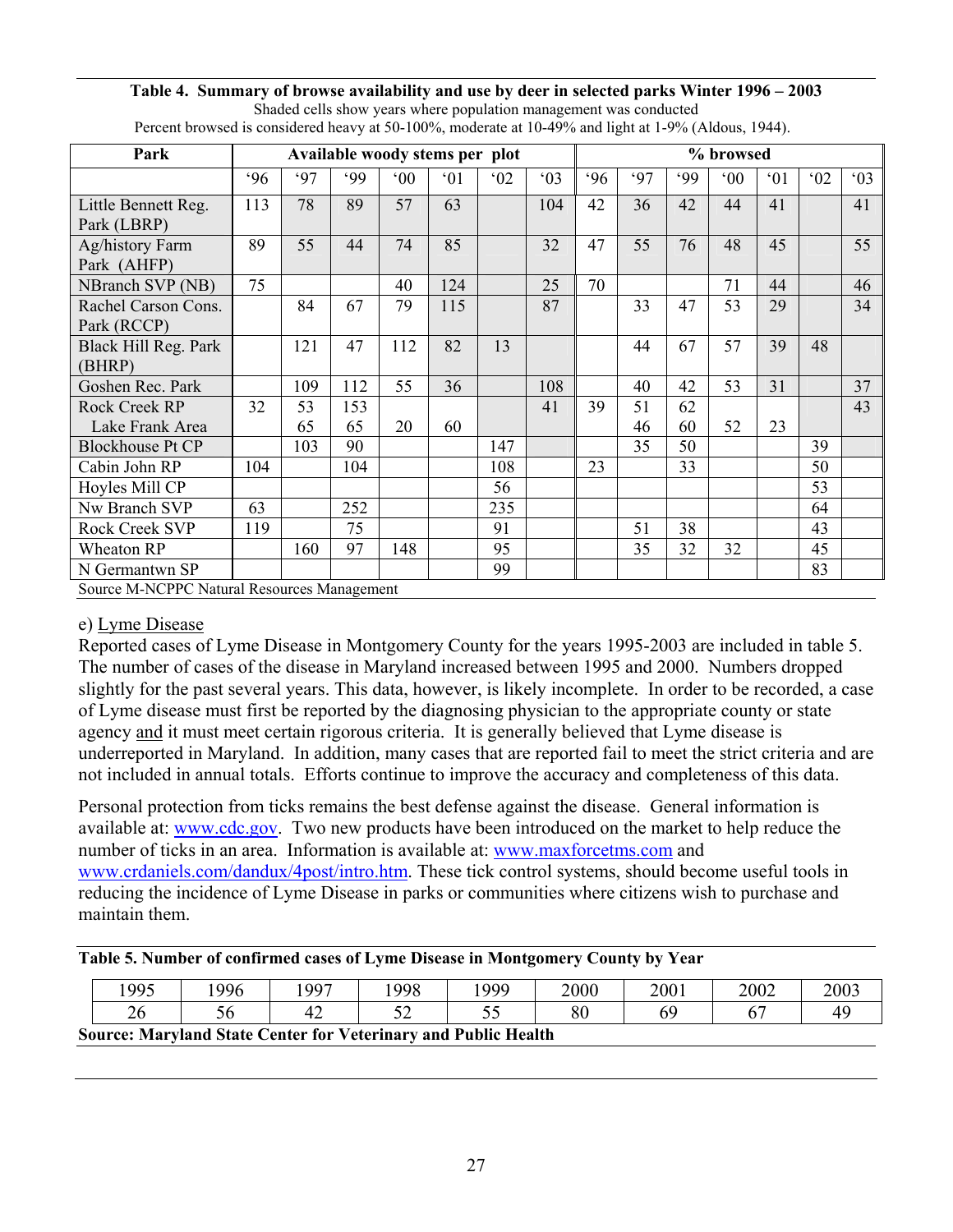# **Deer Populations**

Table 6 shows change in populations in selected County Parks over time. In most cases where no population management is being administered the populations generally rise over time. Population management has been initiated over the past 8 years in several parks in the county. Population surveys show that these management efforts are reducing deer populations. In most cases these populations are still high and without continued management would begin to increase again. Table 7 lists parks where population management has been conducted, the method of management used and the numbers of deer harvested at these operations during FY 2001- 2004.

Harvest records from DNR shown in table 8 indicate that deer populations continue to increase countywide. Changes made to deer bag limits (the number of deer a hunter is permitted to harvest) over several years were designed to increase the number of female or antlerless deer harvested. In the long-term it is the harvest of does that is required to reduce deer numbers. The number of antlerless deer listed in Table 8 has increased indicating that these efforts are working though it will take several years or more to know what effect this will have on the population over the long-term.

Several diseases impact deer populations to a limited extent. Epizootic Hemorrhagic Disease (EHD) kills small numbers of deer in Maryland each year but is not likely to have a major impact on countywide deer populations. In recent years Chronic wasting disease (CWD) has spread to wild deer in several western and mid-western States and Canada. CWD is a serious disease of the central nervous system that causes death in deer and elk. Similar to "Mad Cow Disease" there is no evidence that it is transmissible to humans. DNR has been monitoring deer in Maryland for CWD and to date, no evidence of the disease has been found. In addition to the increased monitoring, DNR is drafting new regulations to restrict the possession, importation, exportation and transportation of live deer in Maryland. The movement of CWD infected captive cervids has been linked to the spread of the disease. More information, particularly for hunters, is available on The Chronic Wasting Disease Alliance Web site (www.cwd-info.org). In addition, DNR has developed a question and answer sheet which is available on the DNR Web site at: [www.dnr.state.md.us/wildlife/cwdinformation.html](http://www.dnr.state.md.us/wildlife/cwdinformation.html)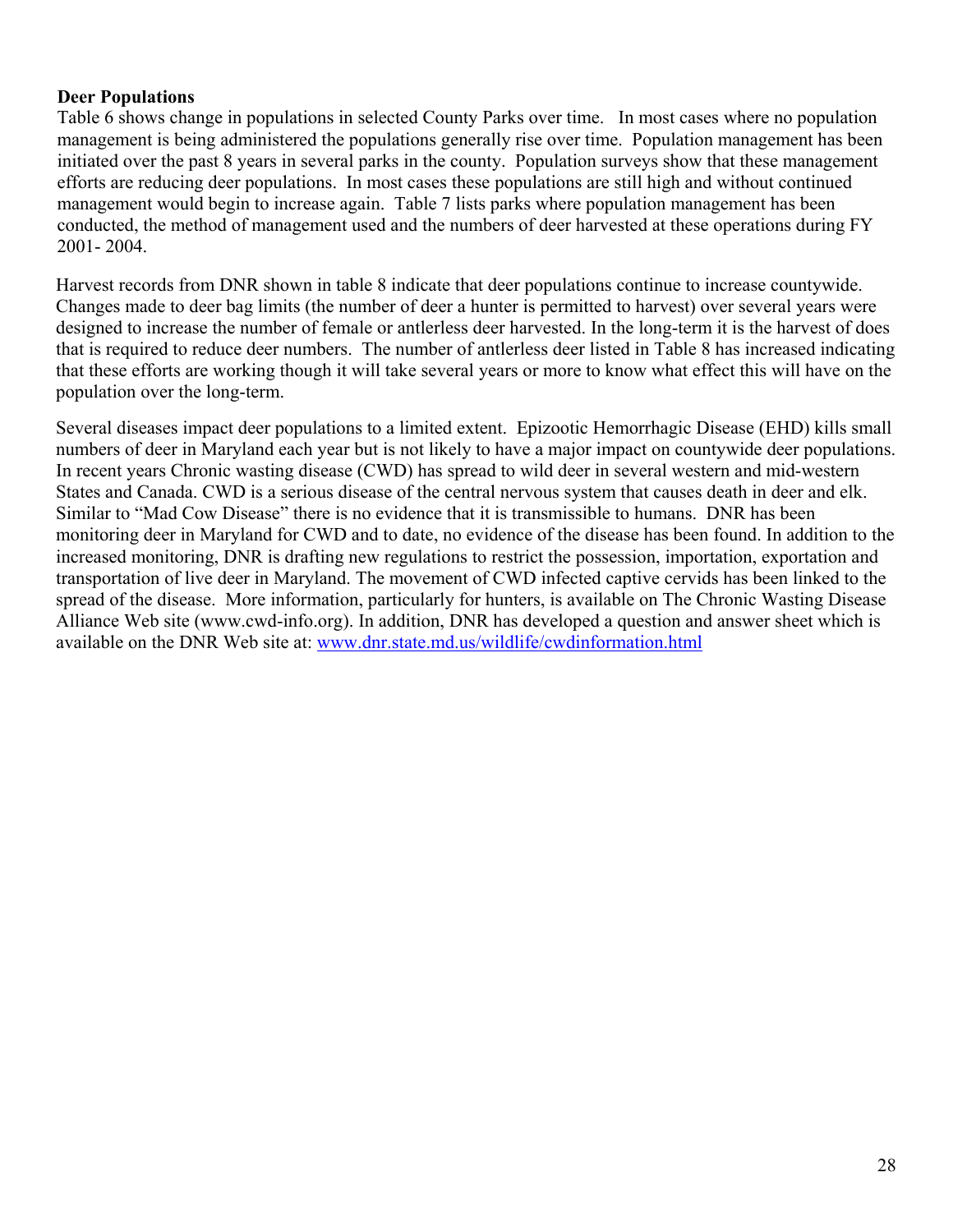# **Table 6. History of deer population density estimates in selected parks**

Estimates of population density are made in the fall and winter using a combination of spotlight counts, Visual counts from helicopter and forward-looking infrared (FLIR) surveys from helicopter. Shaded cells show fiscal years in which population management was conducted

|                                   | spring<br>1996 | spring<br>1997 | spring<br>1998 | spring<br>2000 | spring<br>2001 | spring<br>2002 | spring<br>2003 | <b>Estimate</b><br>fall<br>2003 |
|-----------------------------------|----------------|----------------|----------------|----------------|----------------|----------------|----------------|---------------------------------|
| Park                              | #/sq.mi        | #/sq.mi        | #/sq.mi        | #/sq.mi        | #/sq.mi        | #/sq.mi        | #/sq.mi        | #/sq.mi                         |
| Little Bennett RP                 | 125            | 142            | 101            | 88             | 63             | 61             | 37             | 49                              |
| Ag/History Farm Park              | 163            | 259            | 155            | 100            | $128^1$        | 108            | 78             | 102                             |
| North Branch $SVP2$               | 73             |                | 116            | 124            | 110            | 107            | 130            | 156                             |
| Black Hill Reg. Park <sup>2</sup> |                |                | 138            | 170            | 85             | 34             | 86             | 115                             |
| Rock Creek RP                     | 118            | 170            | 135            |                | 215            | 155            | 136            | 179                             |
| Rachel Carson CP                  |                | 207            |                | 113            | 133            | 100            | 71             | 94                              |
| Wheaton                           |                | 60             | 51             | Not avail.     | 71             | 75             | $83*$          | 99                              |
| Northwest Branch                  |                |                |                |                |                | 220            | $242*$         | 266                             |
| N. Potomac (Muddy Br. SVP)        |                |                | 71             | Not avail.     | 105            | 127            | 139*           | 154                             |
| S. Potomac (C&O canal)            |                |                |                |                |                |                | 140            |                                 |
| <b>Goshen Recreational Park</b>   |                | 136            |                | 153            | 169            | 127            | 91             | 120                             |
| <b>Upper Paint Branch SVP</b>     |                |                |                |                | 47             | 53             | $63*$          | 70                              |
| <b>Blockhouse Point Cons Park</b> |                | 68             |                |                |                | 81             | 85             | 112                             |
| N. Germantown Park                |                |                |                |                |                | 196            | $215*$         | 237                             |

\* estimates based on 2001 data

<sup>1</sup>Increased numbers in 2001 and 2002 are likely due to development adjacent to park pushing in additional deer.

#### **Table 7. Deer harvests for M.C. Park's Deer Population Management Program 2001 - 2004.**

| Park                                  | <b>Management Action</b> | <b>Harvest</b><br><b>FY 2001</b> | <b>Harvest</b><br>FY 2002 | <b>Harvest</b><br><b>FY 2003</b> | <b>Harvest</b><br><b>FY 2004</b> |
|---------------------------------------|--------------------------|----------------------------------|---------------------------|----------------------------------|----------------------------------|
| Little Bennett Regional Park          | Managed Hunt             | 286                              | 112                       | 134                              | 99                               |
| <b>Agricultural History Farm Park</b> | Managed Hunt             | 171                              | 75                        | 58                               | 58                               |
| <b>Black Hill Regional Park</b>       | Sharpshooting            | 120                              | 40                        |                                  |                                  |
| North Branch Stream Valley<br>Park    | Sharpshooting            | 138                              | 33                        | 50                               | 72                               |
| Rock Creek Regional Park              | Sharpshooting            |                                  | 141                       | 114                              | 101                              |
| Rachel Carson Conservation            | Managed Hunt             |                                  | 129                       | 70                               | 61                               |
| Park                                  |                          |                                  |                           |                                  |                                  |
| <b>Goshen Recreational Park</b>       | Mgd hunt by farm lessee  |                                  | 39                        | 65                               | 68                               |
| <b>Blockhouse Point Cons. Park</b>    | Managed Hunt             |                                  |                           | 88                               | 82                               |
| Northwest Branch SVP                  | Sharpshooting            |                                  |                           |                                  | 187                              |
| Woodlawn Special Park                 | Sharpshooting            |                                  |                           |                                  | 39                               |
| Hoyles Mill Conservation Park         | Managed Hunt             |                                  |                           |                                  | 81                               |
| Bucklodge Forest Cons. Park           | Managed Hunt             |                                  |                           |                                  | 26                               |
| Totals                                |                          | 715                              | 569                       | 579                              | 874                              |
| Source – M-NCPPC                      |                          |                                  |                           |                                  |                                  |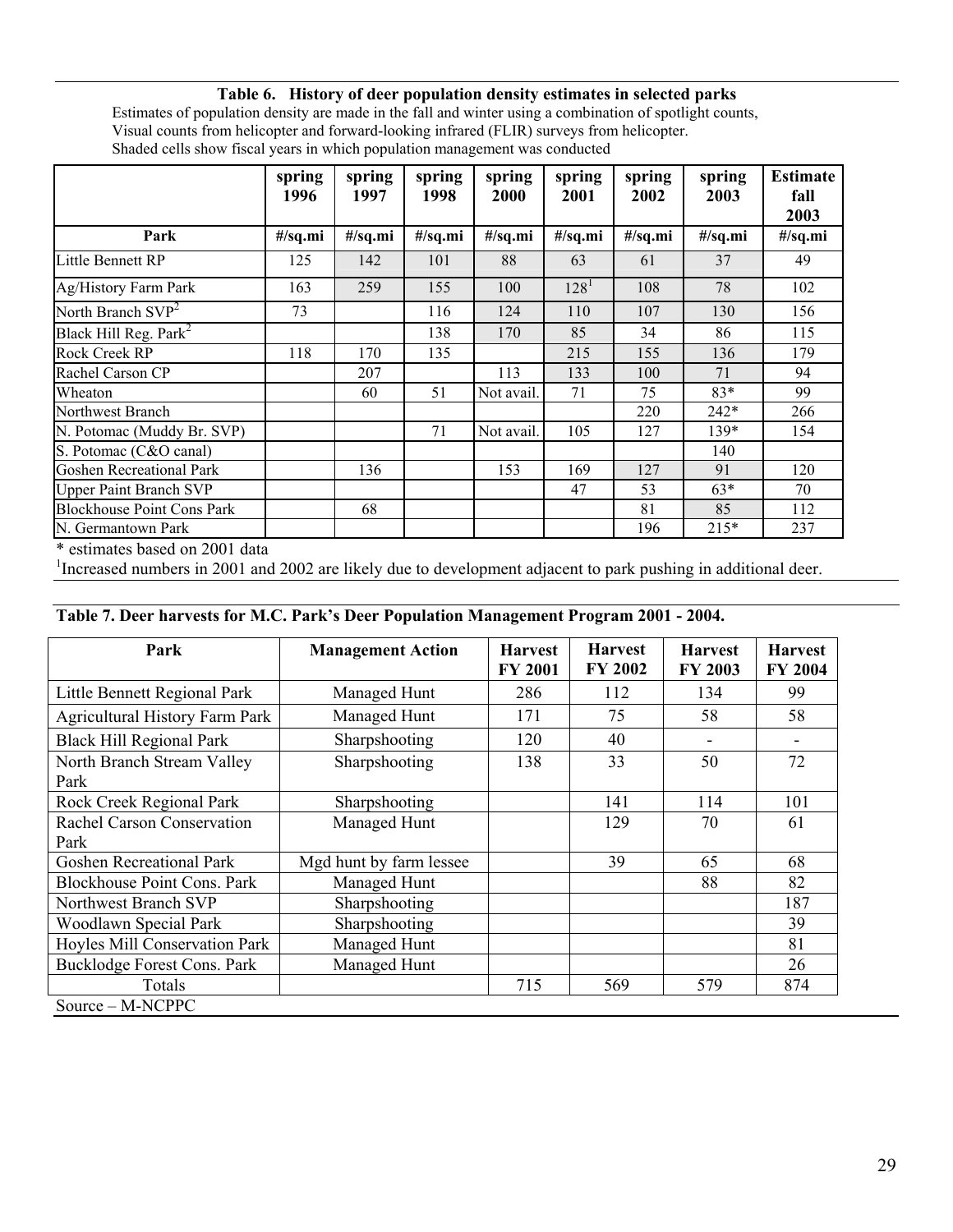| Year              | 1993 | 1994 | 1995 | 1996 | 1997 | 1998 | 1999 | 2000 | 2001 | 2002  | 2003  |
|-------------------|------|------|------|------|------|------|------|------|------|-------|-------|
| total number      | 600  | 1635 | 2081 | 2306 | 2819 | 2624 | 3304 | 3609 | 3670 | 3,546 | 4,385 |
| $#$ of antierless | 717  | 768  | 923  | 1013 | 511  | 504  | 1961 | 2138 | 2255 | 2,305 | 2,890 |
| $\%$ antierless   | 45%  | 47%  | 44%  | 44%  | 54%  | 57%  | 59%  | 59%  | 61%  | 65%   | 66%   |
| Source - DNR      |      |      |      |      |      |      |      |      |      |       |       |

**Table 8. Deer harvest in Montgomery County FY 1993-2002 and Percent of harvest that was antlerless.** 

#### **Annual Report and Recommendations**

The Most recent Deer Management Annual Report and Recommendations are available online at: [www.mc-mncppc.org/environment/deer.](http://www.mc-mncppc.org/environmental/deer)

# **Literature Cited**

- DeCalesta, D. S. 1994. Effects of white-tailed deer on songbirds within managed forests in Pennsylvania. J. Wildlife Management. 58: 711-717
- Tilghman, N. G. 1989. Impacts of white-tailed deer on forest regeneration in northwest Pennsylvania. J. Wildlife Management 53: 424-453.
- Aldous, S. E. 1944. Deer Browse Survey Method. Journal of Mammalogy. 25: 130-136
- Storm, G. L. and A. S. Ross. 1992. Manual For Monitoring Vegetation on Public Lands in Mid- Atlantic United States. Penn. Coop. Fish & Wildl. Research Unit, Unitversity Park, PA
- Hadidian, J., et. al. 1994. Report of the Task Force to Study White-tailed deer Management. Montgomery County Council, Montgomery County, Maryland. 57pp.
- Gibbs, R., et. al. 1995. Comprehensive Management Plan For White-tailed Deer in Montgomery County, MD. M-NCPPC, M.C. Dept.of Park and Planning, Montgomery Co., MD. 80 pp
- McShea, W. J. and J. H. Rappole. 1997. Herbivores and the Ecology of Forest Understory Birds. The Science of Overabundance: Deer Ecology and Population Management. Smithsonian Institution. Washington, D<sub>C</sub>
- Wiegand, R. and P. Becker. 1997. Inventory of Rare, Threatened and Endangered Plant Populations and Significant Habitats on Select Park Lands of the M-NCPPC In Montgomery County, Maryland. MD Dept. Nat. Res., Annapolis, MD. 295 pp.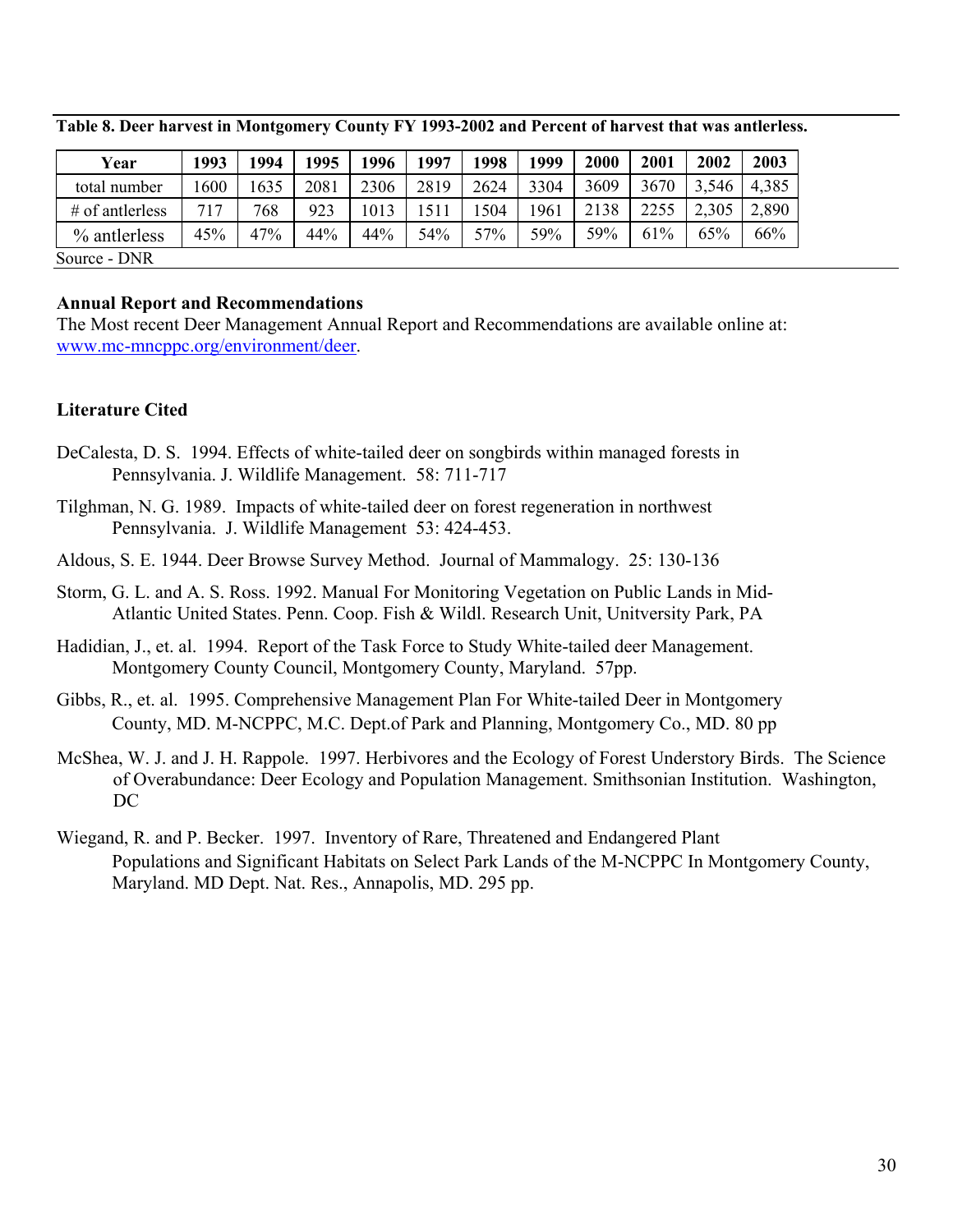**The Montgomery County Deer Management Work Group**  The Maryland Department of Natural Resour·ces, Wildlife Division M-NCPPC Department of Parks, Montgomery County, Maryland National Biological Service, Center For Urban Ecology

# **Public Information Meetings on the Implementation of Deer Management Options in Montgomery County, Maryland**

# **Summary of Comments and Nominal Group Technique Data**

November 13, 1995

# **Introduction**

 $\overline{\mathbf{z}}$ 

This report summarizes the results of two public meetings held to discuss deer management in Montgomery County during which over 2300 individual comments were recorded from 222 citizens. Several dozen additional comments were received by phone and mail following the meeting.

#### **Background**

In April 1993, in response to concerns of county residents and interest groups about the number and activities of white tailed deer (*Odocoileus virginianus*), the Montgomery County Council created the White-tailed Deer Task Force to examine information relative to conflicts between deer and people in Montgomery County, and make recommendations on how to respond to these. The Task Force published its findings and recommendations in April 1994, in the Report of the Task Force to Study White-tailed Deer Management. The report listed deerrelated problems that warranted attention, including damage to agricultural crops, deer-vehicle collisions, depredation to gardens and ornamental shrubbery, impacts to parks and other natural areas and public concer n over issues such as Lyme disease.

As a result of this group's recomme ndations, the Comprehensive Management Plan for White-tailed Deer in Montgomery County. Maryland was jointly developed by the Maryland Department of Natural Resources Biological Service's Center for Urban Ecology. The goal of Montgomery County's Deer Management Plan is to reduce deer-human conflicts to a level that is compatible with human priorities and land uses. The plan lists Wildlife Division (DNR), the M-NCPPC Department of Parks, Montgomery County and the National eleven management options that could be used to address deer issues in the county.

Repellents/Scare Devices Fencing/Physical Exclusion Habitat Management Supplemental Feeding Modify Legal Harvest

Maintain Status Quo **Agricultural Depredation Permits** Direct Reduction Trapping and Removal/Relocation Restoration of Predators **Contraception** 

# **Meeting Format**

Public meetings, co-sponsored by the Maryland Department of Natural Resources (DNR) and the Department of Parks, Montgomery County (M-NCPPC) were held October 24 and 25, 1995 at Gaithersburg High School and Winston Churchill High School respectively. The meetings were designed with two purposes in mind. One was to educate the public about deer impacts and management options. The second was to solicit individual comments from the public on which options they felt were acceptable for use in the county. The first forty-five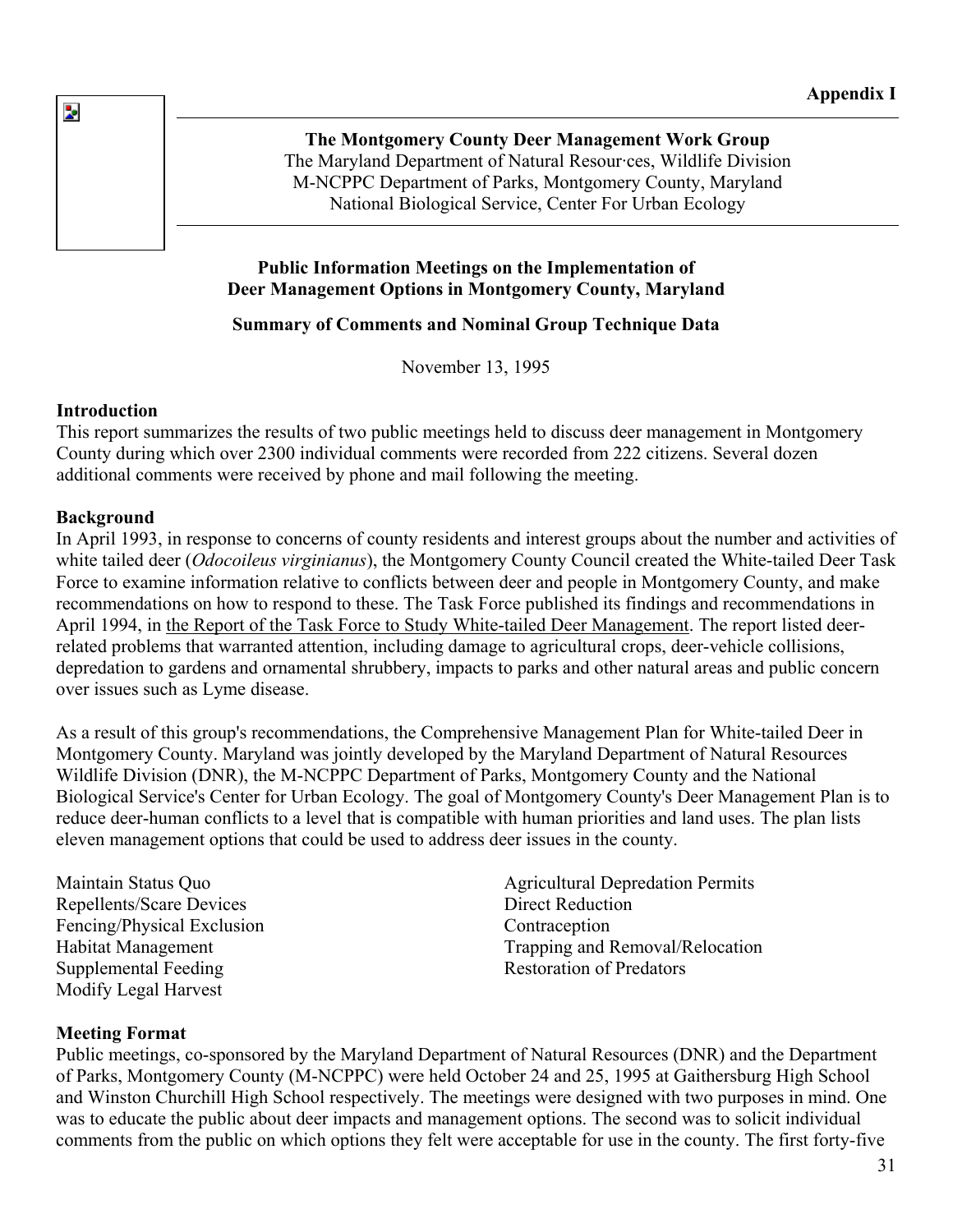minutes of each meeting was devoted to informal education. A number of displays and written documents on deer-related issues and available management options were available to participants; experts from DNR and M-NCPPC were available to answer questions. Several formal presentations were then presented. County Counci l Member Nancy Dacek discussed the deer-related concerns that led to the development of the deer management plan. Dong Hotton, the state deer biologist with DNR, gave a presentation on deer biology and an overview of the deer management options. Participants then broke into small work groups to discuss and make comments on the different management options. Each of these work groups was accompanied by two staff persons, one to act as a facilitator and one as a recorder. As a final exercise, each group used a nominal group technique (NGT) to choose the management options that each thought were the most acceptable. Following the group sessions, closing remarks were presented by Josh Sandt, Director of DNR-Wildlife Division, Don Cochran, Director of Parks, Montgomery County and Rick Barton, Director of State Parks, DNR.

After the meeting comments were tabulated and summarized along with the r esults of the NGT. This information will be used in the decision making process to implement deer management in the county.

# **Summary of General Comments**

Many participants voiced a strong opinion that action must be taken to reduce human/deer interaction and that controlling the population was an important part of that process. There were also many participants who populations, rather than visa versa. Some participants felt that more education is necessary to better understand suggested that citizens of Montgomery County must learn to tolerate such interactions and adjust to deer both the problem and effective methods of controlling the problem. There was also a request to improve knowledge of White-tailed Deer density within Montgomery County. Participants expressed an interest in further research of each option in order to maximize effectiveness. Other concerns include:

# Safety

Specific safety concerns will be addressed for each option, however, public safety concern was repeatedly voiced regarding deer related vehicle accidents, disease transfer, and hunting within urban areas.

# Cost effectiveness

Many participants favored options which were not only efficient but cost effective. Options such as Repellents, Fencing, and Habitat Alteration were supported for use by individual landowners, but not at a level which would incorporate tax dollars. These options were criticized for their high prices, ineffectiveness, and lack of addressing population management.

# Animal rights and cruelty to animals

Many participants voiced an opinion that Modify Legal Harvest, Agricultural Damage Permits, and the use of Direct Reduction is inhumane. There were also participants who expressed an opinion that while they feel hunting is inhumane, it would be supported only after non-lethal methods had been implemented with little or no success. Cruelty to animals was also voiced as a concern associated with Trapping/Relocation and Reintroducing Predators.

# **Comment Summaries**

During the small group sessions, citizen comments and concerns were recorded. The following is a summary of those comments. In order to condense the over 2300 comments that were recorded, some similar statements have been combined. The number in parenthesis represents the total number of citizens recorded with that comment or concern.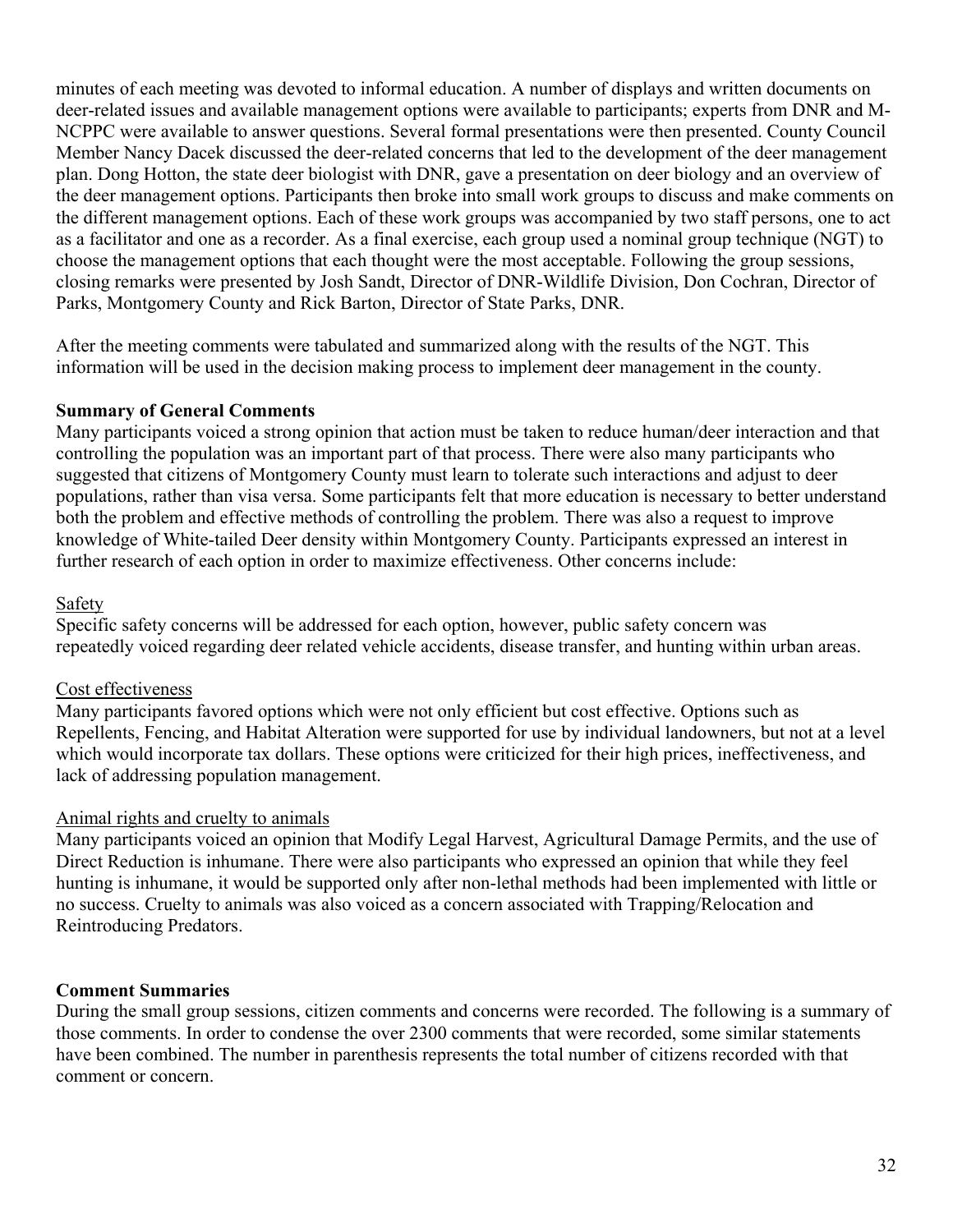# **MAINTAIN STATUS QUO**

Unacceptable (135) Acceptable (29) Ineffective solution to the problem (16) Cost effective (1)

- Effective on a limited basis (63)
- Acceptable (36)
- Ineffective (34)
- Too costly (31)
- Moves overpopulation to other areas  $(21)$
- Unacceptable (14)
- Too costly  $(64)$
- May be useful on a site specific basis  $(61)$
- Acceptable (37)
- Unacceptable (32)
- Ineffective; Techniques must be improved  $(23)$
- Will not effect population growth  $(15)$
- Acceptable (45)
- May be useful on a site specific basis  $(40)$
- Ineffective due to the animals ability to adapt to environmental changes (26)
- Will not effect population growth (20)
- Too costly (20)
- Unacceptable (16)
- May effect species other than deer  $(1 5)$
- Countywide changes are needed  $(5)$ 
	- **SUPPLEMENTAL FEEDING**
- Will not effect population growth (66)
- Unacceptable (53)
- Too costly (23)
- Acceptable (17)
- Concern for spread of disease  $(16)$
- **MODIFY LEGAL HARVEST**

- Acceptable (76)
- Unacceptable (52)
- Effective only where hunting is permitted  $(23)$
- Inhumane  $(20)$
- Concern for public safety  $(20)$
- Use of public park lands (16)

More research necessary  $(10)$ Public safety may be sacrificed (2)

#### **REPEL LENTS**

- Will not effect population growth (12)
- Possibility of pollution (noise and chemical) (9)
- Public education necessary (8)
- Further experimentation-chemical and scare devices (3)
- May effect species other than deer (2)

#### **FENCING**

- Aesthetically unpleasing  $(6)$
- Use of wildlife corridors in county planning  $(6)$
- Moves overpopulation to other areas  $(6)$
- May effect species other than deer (5)
- May effect property value (1)
- Encouraged for use before lethal measures  $(1)$

# **HABITAT ALTERATION**

- Plan future development for wildlife compatibility (5)
- Further experimentation is needed (5)
- Public education is necessary (2)
- Necessary to develop a comprehensive management plan for use of habitat alteration in Montgomery County (1)
- Moves overpopulation to other areas (1)
- Encouraged for use before lethal measures  $(1)$
- Acceptable for use during crisis situations only; to improve health within specific herds (10)
- May negatively effect natural deer behavior (8)
- Ineffective (4)

- Increase doe harvest (13)
- Acceptable only after non-lethal measures have been unsuccessful (7)
- Cost effective (5)
- Opposition to archery hunting (5)
- Ineffective in suburban areas  $(4)$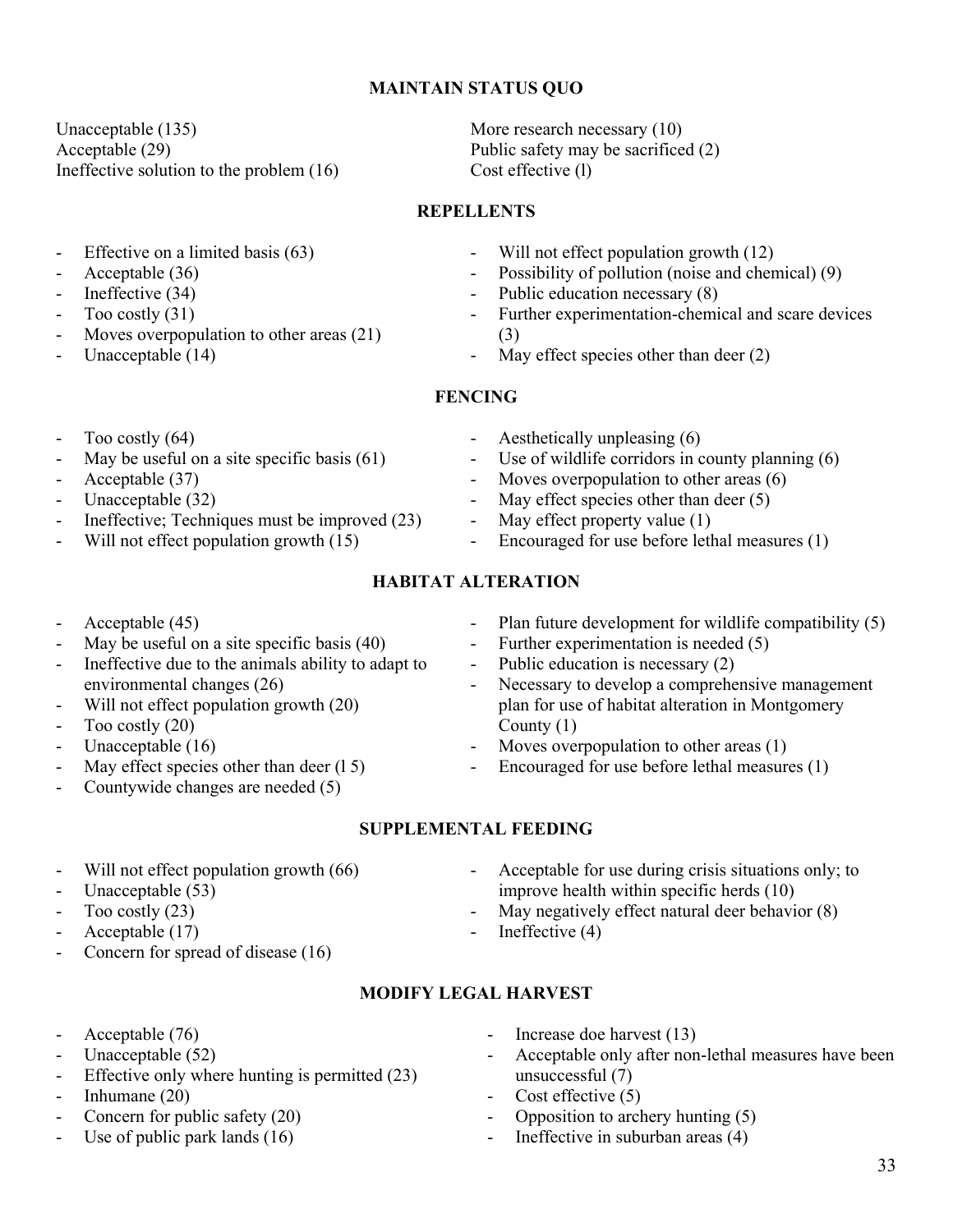- Encourage the use of Hunters Harvest Share (3)
- Use of archery hunts in urban areas (2)
- Open land which is currently not being hunted (2)

# **AGRICULTURAL DEPREDATION PERMITS**

- Effective method of control (72)
- Unacceptable (33)
- Acceptable if abuse is restricted (15)
- Permit system must be more efficient (12)
- Acceptable only after non-lethal measures have been unsuccessful (11)
- Permit consistency necessary to effect population (9)
- (72) Permit system needs to be expanded to residential homeowners (5)
	- Listing of qualified hunters is necessary to facilitate permittee (5)
	- Encourage the use of Hunters Harvest Share (1)
	- Permit holders find it difficult to control population (l)

# **DIRECT REDUCTION**

- Acceptable (42)
- Unacceptable (32)
- Acceptable on a site specific basis (19)
- Opposition to the use of sharpshooters (18)
- Support the use of sharpshooters (15)
- Acceptable only after non-lethal measures have been Unsuccessful (l2)
- Inhumane (11)
- Too costly (11)

 $$ 

- Acceptable (47)
- Unacceptable (42)
- Too costly (35)A
- dditional research is necessary (23)
- Effective on limited herds  $(22)$
- Unproven  $(13)$

- Encourage safe and humane measures (10)

- Encourage the use of Hunters Harvest Share (10)

- Ineffective  $(5)$
- Use of archery hunts in urban areas (2)
- Implementation of such a program must be long term to succeed (1)
- Encourage such a program to supplement youth
- education/hunting experience (1)
- Increase doe harvest (l)
- - Ineffective on unrestricted populations (9)
	- Concern for safety of humans-consumption (8)
	- Concern for trauma placed on animal (4)
	-
	-
- **TRAPPING/RELOCATION**

- Unacceptable (67)
- Ineffective (42)
- Too costly (36)

-

- Concern for trauma and high mortality rate (29) Inhumane (18)
	- Unacceptable (130)
	- Inhumane  $(13)$
	- Ineffective solution (12)
	- Acceptable (11)
	- Acceptable on large tracts of land in rural areas (8)
- Concern for danger to humans  $&$  domestic animals (8)
- Too costly  $(4)$
- May effect species other than deer (l)
- Additional research is necessary (1)
- -
	-
	- Biologically unsound (3)
	- Ineffective delivery system  $(2)$
- - No relocation sites (14)
		- Acceptable (13)
		- Additional research is necessary  $(4)$
		- Concern for the spread of disease  $(2)$

# **RESTORE PREDATORS**

- 
-